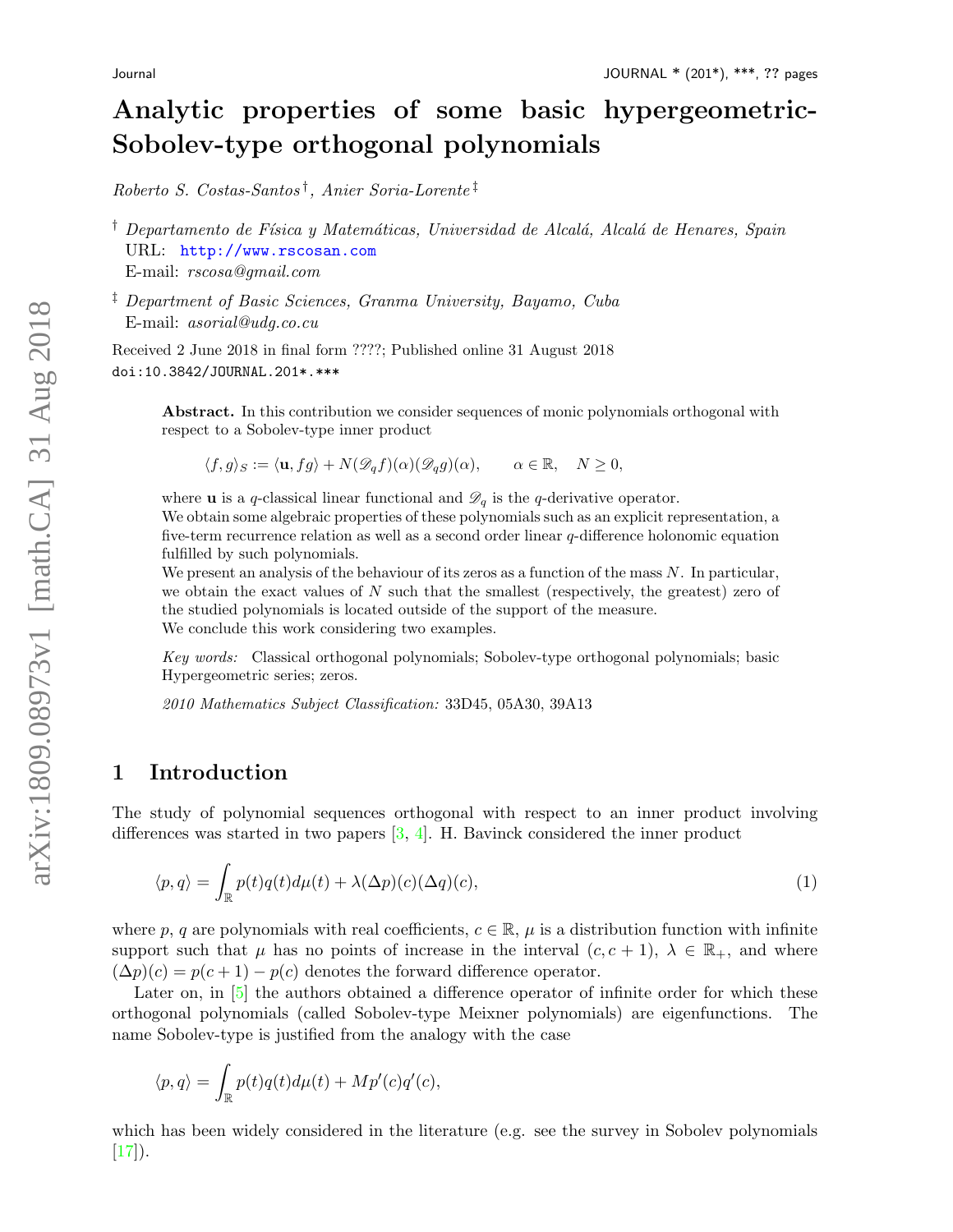Taking all this into account, the main idea of this paper is to obtain similar results for the polynomials sequence orthogonal with respect to a  $q$ -analogue of  $(1)$ , i.e. orthogonal with respect to the Sobolev-type inner product

$$
\langle f, g \rangle_S := \langle \mathbf{u}, fg \rangle + N(\mathscr{D}_q f)(\alpha)(\mathscr{D}_q g)(\alpha),
$$

where **u** is a q-classical linear functional and  $N, \alpha \in \mathbb{R}$ .

The structure of the paper is the following: In Section 2, we introduce some notation and results we need to prove some of the results throughout the paper. In Section 3, we define the discrete Sobolev-type polynomials and present some algebraic, and analytical, results about these polynomials. And in Section 4 we apply the obtained results to the Al-Salam-Carlitz I polynomials as well as to the Stieltjes–Wigert polynomials.

# 2 Basic definitions, notations and results

Let  $\mathbb P$  denote the vector space of univariate, complex-valued, polynomials, and let  $\mathbb P'$  denote its algebraic dual space. We denote by  $\langle \mathbf{u}, p \rangle$  the *duality bracket* for  $\mathbf{u} \in \mathbb{P}'$  and  $p \in \mathbb{P}$ , and  $u_n = \langle \mathbf{u}, x^n \rangle$  with  $n \geq 0$  are the canonical moments of **u**.

**Definition 1.** [\[7\]](#page-16-3) A linear functional **u** is said to be quasi-definite if the principal submatrices of the infinite Hankel matrix associated with the sequence of the moments  $(u_n)_n$  of the linear functional **u**, i.e.  $H_k = (u_{i+k})_{i,j=0}^k$ , are non-singular.

We are going to consider the quasi-definite linear functional **u**. Therefore, there exists a sequence of monic polynomials  $(p_n)_n$  with deg  $p_n = n$ , orthogonal with respect to **u**, i.e.

$$
\langle \mathbf{u}, p_n p_m \rangle = k_n \delta_{n,m}, \qquad k_n = \langle \mathbf{u}, p_n^2 \rangle \neq 0.
$$

Such a sequence is said to be a monic orthogonal polynomial sequence (MOPS) associated with the linear functional u.

**Definition 2.** Let **u** be a linear functional and let p be a fixed polynomial. We define the linear functional  $p$ **u** as follows:

$$
\langle p \mathbf{u}, r \rangle := \langle \mathbf{u}, pr \rangle, \quad r \in \mathbb{P}.
$$

We also need to introduce the concept of quasi-orthogonality that is weaker than the concept of orthogonality.

**Definition 3.** Given a linear functional **u**. Let  $p_n$  be a polynomial of degree  $n \geq r$ . If  $p_n$ satisfies the conditions

$$
\langle \mathbf{u}, x^j p_n \rangle = \begin{cases} 0, & j = 0, 1, \dots, n - r - 1, \\ \neq 0, & j = n - r, \end{cases}
$$

then  $p_n$  is said to be quasi-orthogonal of order r with respect to the linear functional  $\bf{u}$ .

Moreover, if there exists an integral representation of u as follows

$$
\langle {\bf u},p\rangle = \int_I p(x)\,d\mu(x),\quad I\subseteq \mathbb{R},
$$

then  $p_n$  is said to be quasi-orthogonal of order r with respect to the measure  $d\mu(x)$ .

The next definitions are related with the  $q$ -polynomials located in the Hahn class. In fact, we assume along the paper  $0 < q < 1$ .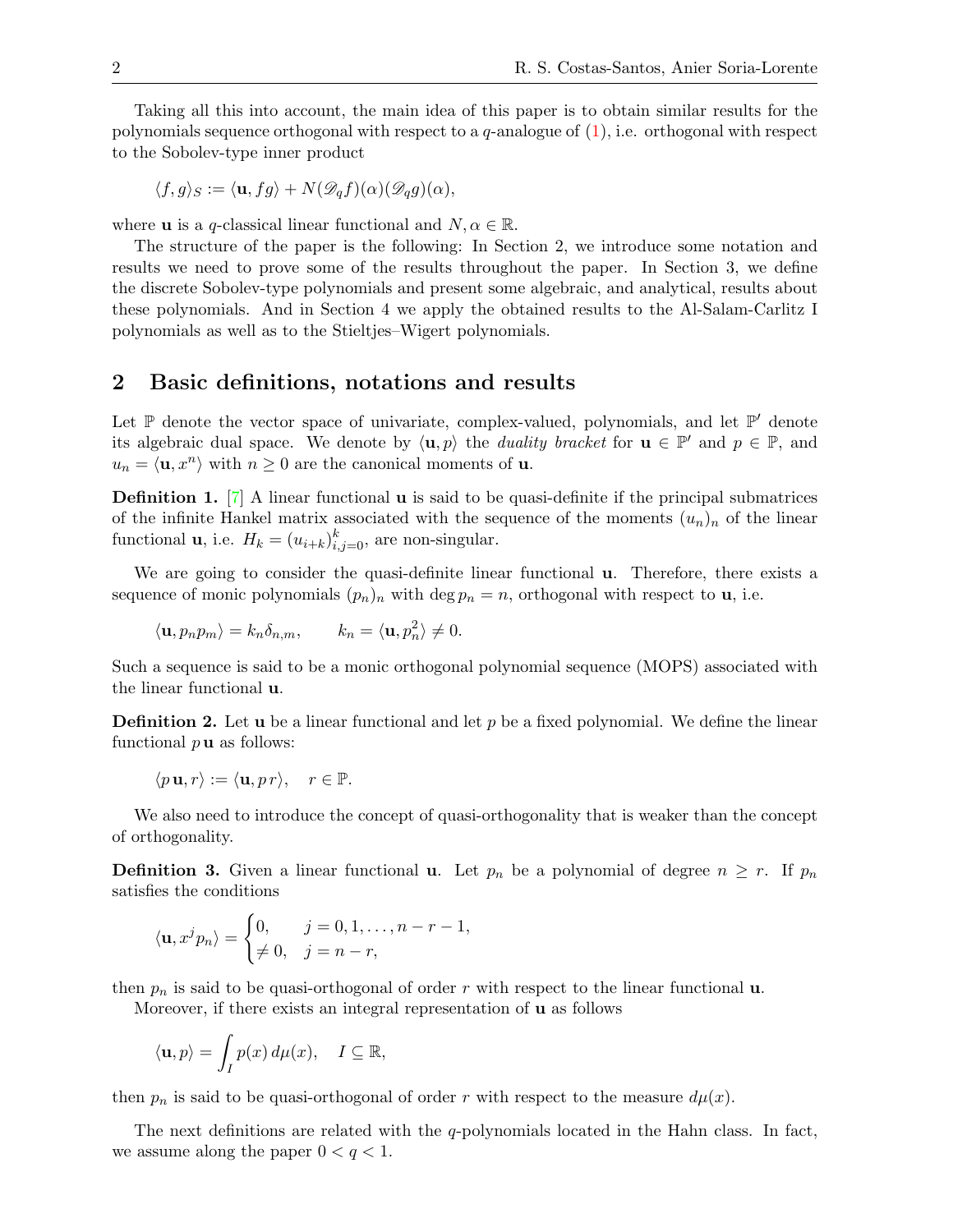**Definition 4.** The q-derivative or the Euler–Jackson q-difference operator  $\mathscr{D}_q$  is defined as follows:

$$
(\mathscr{D}_q f)(x) := \begin{cases} \begin{array}{c} f(qx) - f(x) \\ (q-1)x \end{array} & \text{if } x \neq 0 \land q \neq 1, \\ f'(x) & \text{if } x = 0 \lor q = 1. \end{cases}
$$

**Definition 5.** Given a linear functional **u**. We say that **u** is q-classical if it fulfils the Pearsontype distributional difference equation

$$
\mathscr{D}_q[\phi(s)\mathbf{u}] = \psi(s)\mathbf{u}, \quad \phi, \psi \in \mathbb{P},
$$

where deg  $\phi \leq 2$ , deg  $\psi = 1$ . The corresponding MOPS associated with **u** is said to be a q-classical discrete MOPS, also called (monic) q-polynomials.

Remark 1. Observe that these functionals u usually have the form

$$
\langle \mathbf{u}, P \rangle = \begin{cases} \int_{s_0}^{s_1} P(x) \rho(x) d_q x, & \text{Al-Salam-Carlitz I, discrete } q\text{-Hermite I,} \\ \int_a^b P(x) \rho(x) dx, & \text{Stieltjes-Wigert.} \end{cases}
$$

etc., where  $\rho$  is a weight function satisfying the following difference equation of Pearson-type

$$
\Delta[\phi(s)\rho(s)] = \psi(s)\rho(s)\Delta x(s-1/2) \iff \frac{\rho(s+1)}{\rho(s)} = \frac{\phi(s)+\psi(s)\Delta x(s-1/2)}{\phi(s+1)}.
$$

**Definition 6.** The Jackson  $q$ -integrals (see [\[10,](#page-16-4) [14\]](#page-16-5)) are defined by

$$
\int_0^a f(t)d_qt := a(1-q)\sum_{n=0}^{\infty} f(q^n a)q^n,
$$
  

$$
\int_a^0 f(t)d_qt := -a(1-q)\sum_{n=0}^{\infty} f(q^n a)q^n,
$$

if  $a > 0$  and  $a < 0$ , respectively. So, we have

$$
\int_a^b f(t)d_qt = \int_0^b f(t)d_qt - \int_0^a f(t)d_qt,
$$

and

$$
\int_{a}^{b} f(t) d_q t = \int_{a}^{0} f(t) d_q t + \int_{0}^{b} f(t) d_q t,
$$

when  $0 < a < b$  and  $a < 0 < b$ , respectively. Furthermore, we make use of the improper q-Jackson integral

$$
\int_0^\infty f(t)d_qt := (1-q)\sum_{n=-\infty}^\infty f(q^n)q^n.
$$

Examples of these polynomials are the big q-Jacobi, the big q-Legendre, the big q-Laguerre, the Little  $q$ -Legendre, the Al-Salam-Carlitz I, and the discrete  $q$ -Hermite of type I polynomials [\[14,](#page-16-5) pp. 438, 443, 478, 534, 547], among others.

The next definitions are related with the  $q$ -calculus framework: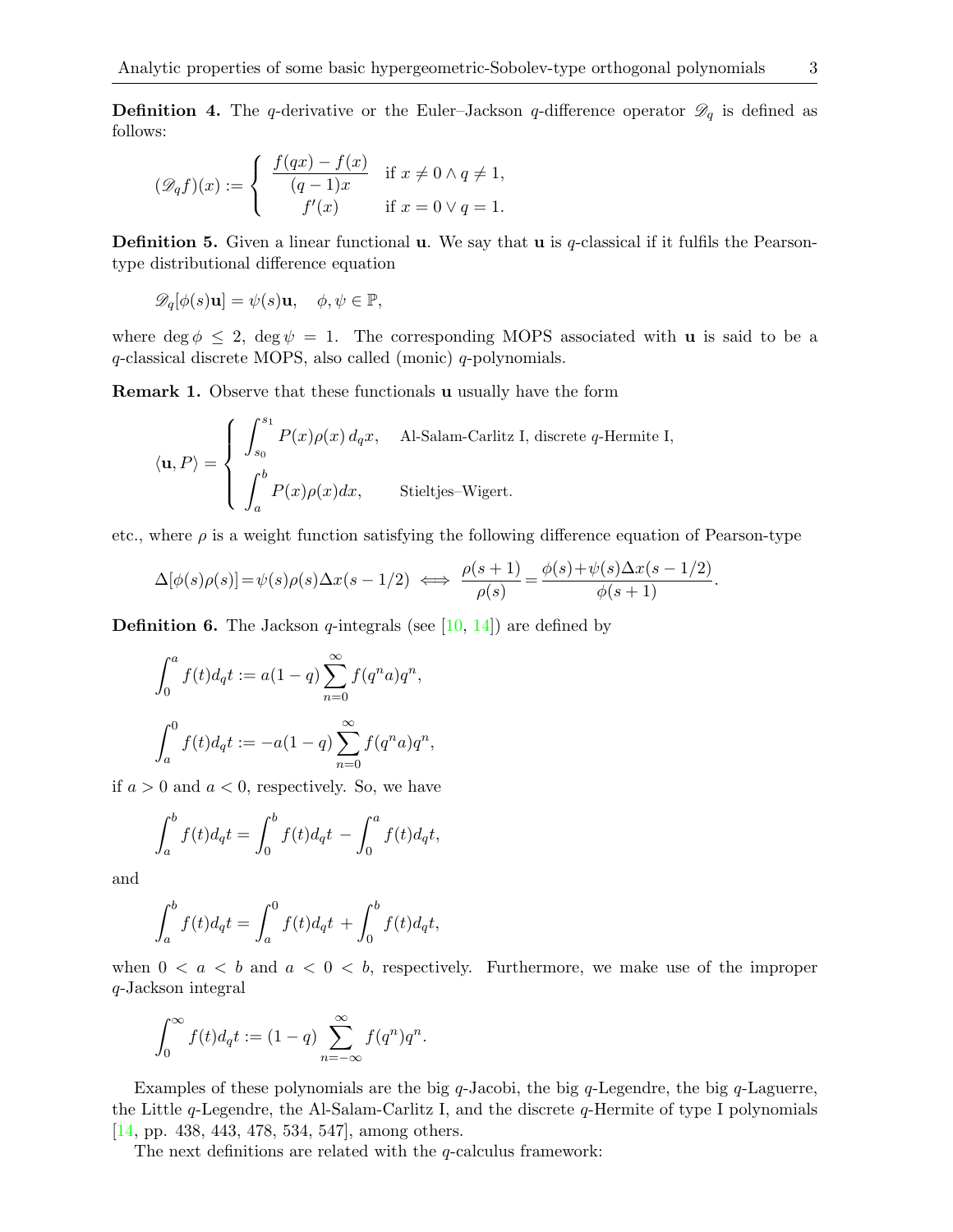**Definition 7.** The q-number  $[z]_q$ , is defined by

$$
[z]_q := \frac{1 - q^z}{1 - q}, \quad z \in \mathbb{C},
$$

**Definition 8.** A q-analogue of the factorial of  $n$  is defined by

$$
[0]_q! := 1, \quad [n]_q! := [n]_q [n-1]_q \cdots [1]_q, \ n = 1, 2, \ldots
$$

Definition 9. A q-analogue of the Pochhammer symbol, or shifted factorial, [\[10,](#page-16-4) [14\]](#page-16-5) is defined by

$$
(a;q)_0 := 1
$$
,  $(a;q)_n := \prod_{j=0}^{n-1} (1 - aq^j)$ ,  $n = 1,2,...$ 

$$
(a;q)_{\infty} = \prod_{j=0}^{\infty} (1 - aq^j), \quad |a| < 1.
$$

Moreover, we will use the following notation

$$
(a_1, \ldots, a_r; q)_k := \prod_{j=1}^r (a_j; q)_k.
$$

**Definition 10.** Let  $(a_i)_{i=1}^r$  and  $(b_j)_{j=1}^s$  be complex numbers such that  $b_j \neq q^{-n}$  with  $n \in \mathbb{N}_0$ , for  $j = 1, 2, \ldots, s$ . The basic hypergeometric series, or q-hypergeometric,  $r\phi_s$  series with variable z is defined by

$$
{}_r\phi_s(a_1,\ldots,a_r;b_1,\ldots,b_s;q,z):=\sum_{k=0}^\infty\frac{(a_1,\ldots,a_r;q)_k}{(b_1,\ldots,b_s;q)_k}((-1)^kq^{\binom{k}{2}})^{1+s-r}\frac{z^k}{(q;q)_k}.
$$

To complete this section we present some useful results we need along the paper.

**Proposition 1.** (Christoffel-Darboux formula). Let  $(p_n)$  be a sequence of monic polynomials orthogonal with respect to the linear functional  $\mathbf{u}$ . If we denote the n-th reproducing kernel by

$$
K_n(x,y) := \sum_{k=0}^{n-1} \frac{p_k(x)p_k(y)}{\langle \mathbf{u}, p_k^2 \rangle}
$$

Then, for all  $n \in \mathbb{N}$ ,

$$
K_n(x,y) = \frac{1}{\langle \mathbf{u}, p_{n-1}^2 \rangle} \frac{p_n(x)p_{n-1}(y) - p_n(y)p_{n-1}(x)}{x - y}.
$$
 (2)

Taking into account the inner product we have considered, then it is natural to consider the partial q-derivatives of  $K_n(x, y)$  we will use the following notation:

$$
\mathscr{K}_{q,n}^{(i,j)}(x,y) := \sum_{k=0}^{n-1} \frac{(\mathscr{D}_{q,x}^i p_k)(x) (\mathscr{D}_{q,y}^j p_k)(y)}{\langle \mathbf{u}, p_k^2 \rangle}.
$$

.

The last result we present in this section is a generalization of the reproducing property of the kernel.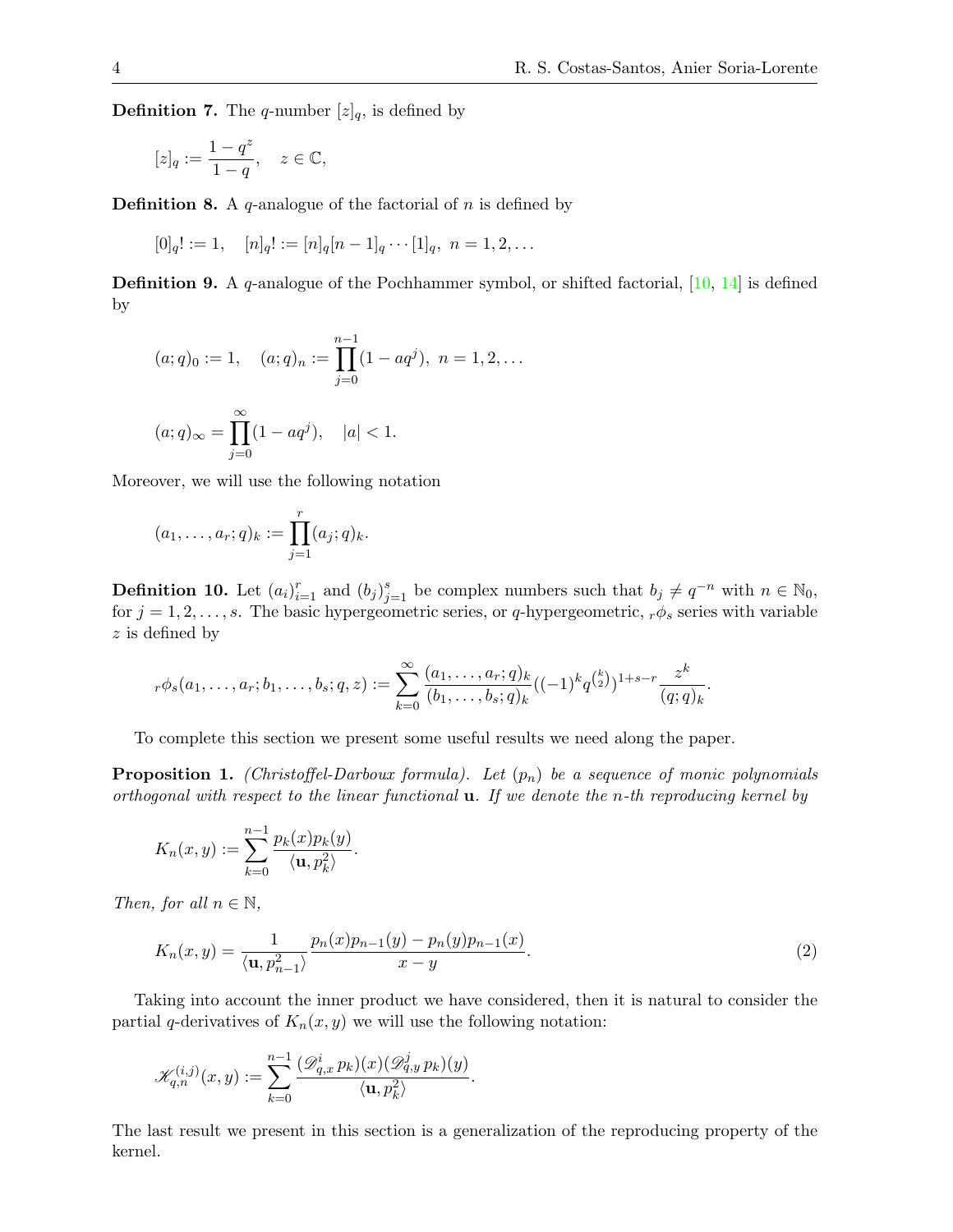$$
\pi(x) = \sum_{k=0}^{n-1} \frac{\langle \mathbf{u}, \pi(x) p_k(x) \rangle}{\langle \mathbf{u}, p_k^2 \rangle} p_k(x).
$$

Thus, we have

$$
(\mathscr{D}_{q,y}^j \pi)(y) = \sum_{k=0}^{n-1} \frac{\langle \mathbf{u}, \pi(x) p_k(x) \rangle}{\langle \mathbf{u}, p_k^2 \rangle} (\mathscr{D}_q^j p_k)(y).
$$

Then, using the fact that

$$
\langle \mathbf{u}, \mathcal{K}_{q,n}^{(0,j)}(x, y)\pi(x) \rangle = \sum_{k=0}^{n-1} \langle \mathbf{u}, \frac{p_k(x) (\mathscr{D}_q^j p_k)(y) \rangle}{\langle \mathbf{u}, p_k^2 \rangle} \pi(x) \rangle
$$

$$
= \sum_{k=0}^{n-1} \frac{\langle \mathbf{u}, \pi(x) p_k(x) \rangle}{\langle \mathbf{u}, p_k^2 \rangle} (\mathscr{D}_q^j p_k)(y).
$$

we obtain the identity

$$
\langle \mathbf{u}, \mathcal{K}_{q,n}^{(0,j)}(x,y)\pi(x) \rangle = (\mathscr{D}_{q,y}^j \pi)(y).
$$

Observe that for  $j = 0$  one has the reproducing property of the kernel, i.e.,

$$
\langle \mathbf{u}, K_n(x, y)\pi(x) \rangle = \pi(y).
$$

We also need to introduce the following result (see  $[6, \text{ Lemma 1}]$  $[6, \text{ Lemma 1}]$  or  $[8, \text{ Lemma 3}]$  $[8, \text{ Lemma 3}]$ ) about the behaviour of the zeros of a polynomial  $f(x) = h_n(x) + cg_n(x)$ , that is a linear combination of two polynomials of the same degree.

<span id="page-4-1"></span>**Lemma 1.** Let  $h_n(x) = H(x-x_1)\cdots(x-x_n)$  and  $g_n(x) = G(x-y_1)\cdots(x-y_n)$  be two polynomials with real and simple zeros, with  $H, G > 0$ . If

$$
y_1 < x_1 < \cdots < y_n < x_n
$$

then, for any  $c > 0$ , the polynomial  $f(x) = h_n(x) + cg_n(x)$  has n real zeros, namely  $\eta_1 \leq \cdots \leq \eta_n$ , which interlace with the zeros of  $h_n(x)$  and  $g_n(x)$  as follows

$$
y_1 < \eta_1 < x_1 < \cdots < y_n < \eta_n < x_n.
$$

Moreover, each  $\eta_k = \eta_k(c)$  is a decreasing function of c and, for each  $k = 1, \ldots, n$ , we have

$$
\lim_{c \to \infty} \eta_k(c) = y_k \quad and \quad \lim_{c \to \infty} c(\eta_k(c) - y_k) = \frac{-h_n(y_k)}{g'_n(y_k)}.
$$

# 3 The discrete Sobolev-type polynomials

We start this section introducing the Sobolev-type inner product

<span id="page-4-0"></span>
$$
\langle f, g \rangle_S := \langle \mathbf{u}, fg \rangle + N(\mathcal{D}_q f)(\alpha)(\mathcal{D}_q g)(\alpha), \quad N, \alpha \in \mathbb{R}.
$$
 (3)

We denote by  $(s_n^{(\alpha)}(N;x))$  the sequence of monic polynomials, orthogonal with respect to the inner product [\(3\)](#page-4-0). These polynomials are said to be basic hypergeometric-Sobolev-type orthogonal polynomials.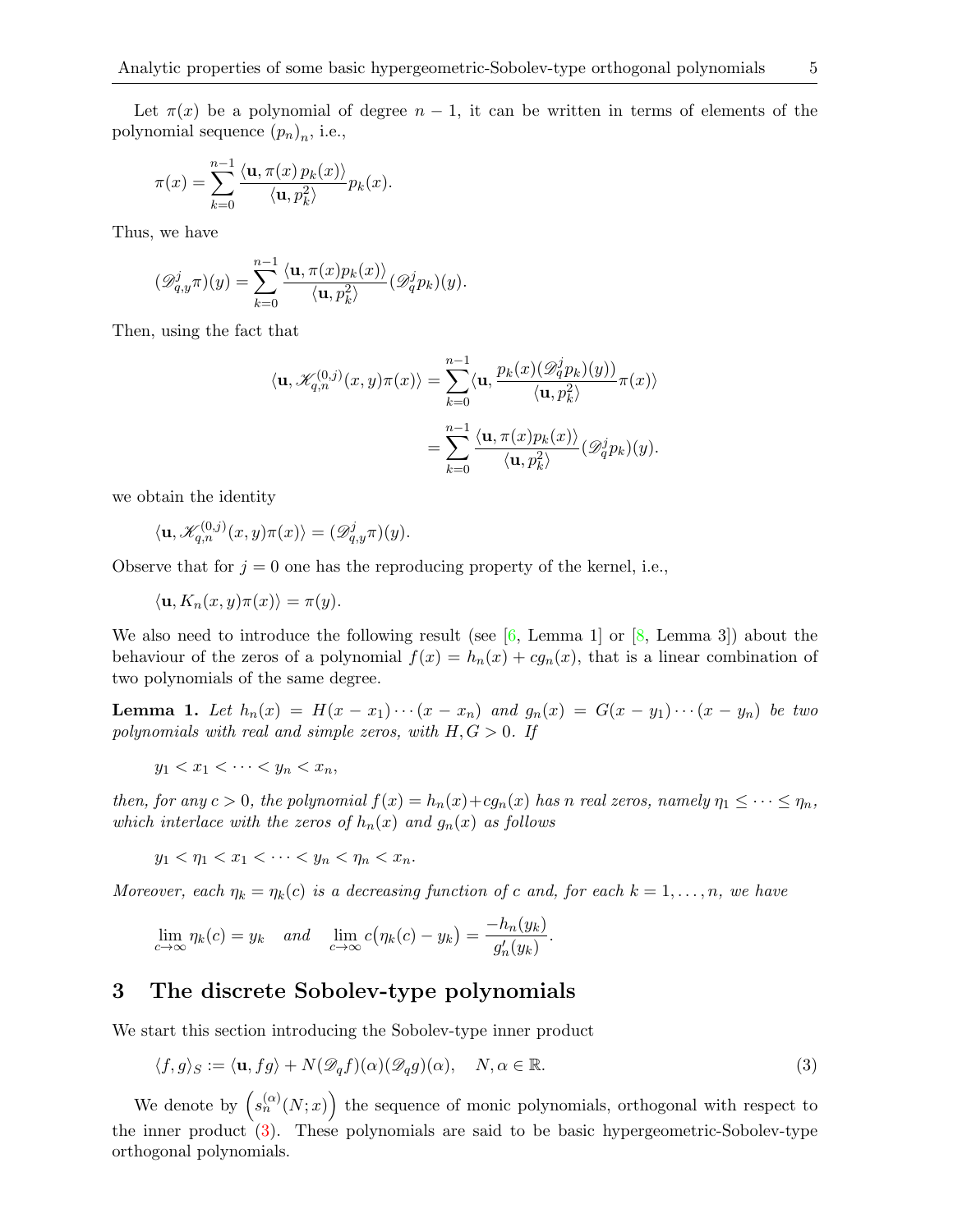# 3.1 Connection formula

In this section we first express the discrete Sobolev-type polynomials  $(s_n^{(\alpha)}(N;x))$  in terms of the standard orthogonal polynomials  $(p_n)$  and the kernel polynomials and its corresponding derivatives. Taking into account the Fourier expansion, i.e.,

$$
s_n^{(\alpha)}(N; x) = p_n(x) + \sum_{k=0}^{n-1} a_{n,k} p_k(x).
$$

Then, from the properties of orthogonality of  $(p_n)_n$  and  $(s_n^{(\alpha)}(N;x))$ respectively, we have

$$
a_{n,k} = \frac{\langle \mathbf{u}, s_n^{(\alpha)}(N;x)p_k(x) \rangle}{\langle \mathbf{u}, p_k^2 \rangle} = -\frac{N(\mathscr{D}_q s_n^{(\alpha)})(N;\alpha)(\mathscr{D}_q p_k)(\alpha)}{\langle \mathbf{u}, p_k^2 \rangle}, \quad 0 \le k \le n-1.
$$

Thus we deduce

<span id="page-5-0"></span>
$$
s_n^{(\alpha)}(N;x) = p_n(x) - N(\mathcal{D}_q s_n^{(\alpha)})(N;\alpha)\mathcal{K}_{q,n}^{(0,1)}(x,\alpha).
$$
\n(4)

**Remark 2.** Observe that  $s_1^{(\alpha)}$  $j_1^{(\alpha)}(N; x) = p_1(x).$ 

From here, and after some basic manipulations, one gets

$$
(\mathscr{D}_q s_n^{(\alpha)})(N; \alpha) = (\mathscr{D}_q p_n)(\alpha) - N(\mathscr{D}_q s_n^{(\alpha)})(N; \alpha) \mathscr{K}_{q,n}^{(1,1)}(\alpha, \alpha),
$$

Therefore

$$
(\mathscr{D}_q s_n^{(\alpha)})(N; \alpha) = \frac{(\mathscr{D}_q p_n)(\alpha)}{1 + N \mathscr{K}_{q,n}^{(1,1)}(\alpha, \alpha)},
$$

so from [\(4\)](#page-5-0) one has

<span id="page-5-1"></span>
$$
s_n^{(\alpha)}(N;x) = p_n(x) - \frac{N(\mathcal{D}_q p_n)(\alpha)}{1 + N \mathcal{K}_{q,n}^{(1,1)}(\alpha, \alpha)} \mathcal{K}_{q,n}^{(0,1)}(x, \alpha).
$$
\n(5)

<span id="page-5-2"></span>**Remark 3.** From now on we denote  $\frac{N(\mathscr{D}_{q}p_n)(\alpha)}{1+N\mathscr{K}_{q,n}^{(1,1)}(\alpha,\alpha)}$  by  $\mathscr{C}_n$ .

Finally taking into account the identity

$$
\left(\mathcal{D}_q \frac{f}{x-\alpha}\right)(x) = \frac{(\mathcal{D}_q f)(x)}{qx-\alpha} - \frac{f(x)}{(x-\alpha)(qx-\alpha)}
$$

one gets

$$
\mathcal{K}_{q,n}^{(0,1)}(x,\alpha) = \frac{p_n(x)p_{n-1}(\alpha) - p_{n-1}(x)p_n(\alpha)}{\|p_{n-1}\|^2 (x-\alpha)(x-q\alpha)} + \frac{p_n(x)(\mathcal{D}_q p_{n-1})(\alpha) - p_{n-1}(x)(\mathcal{D}_q p_n)(\alpha)}{\|p_{n-1}\|^2 (x-q\alpha)}.
$$
\n(6)

,

With this, and by using expression  $(5)$ , one obtains

$$
s_n^{(\alpha)}(N; x) = p_n(x) - \frac{\mathcal{C}_n}{\|p_{n-1}\|^2} \left( \frac{p_n(x)p_{n-1}(\alpha) - p_{n-1}(x)p_n(\alpha)}{(x - \alpha)(x - q\alpha)} + \frac{p_n(x)(\mathcal{D}_q p_{n-1})(\alpha) - p_{n-1}(x)(\mathcal{D}_q p_n)(\alpha)}{(x - q\alpha)} \right).
$$
(7)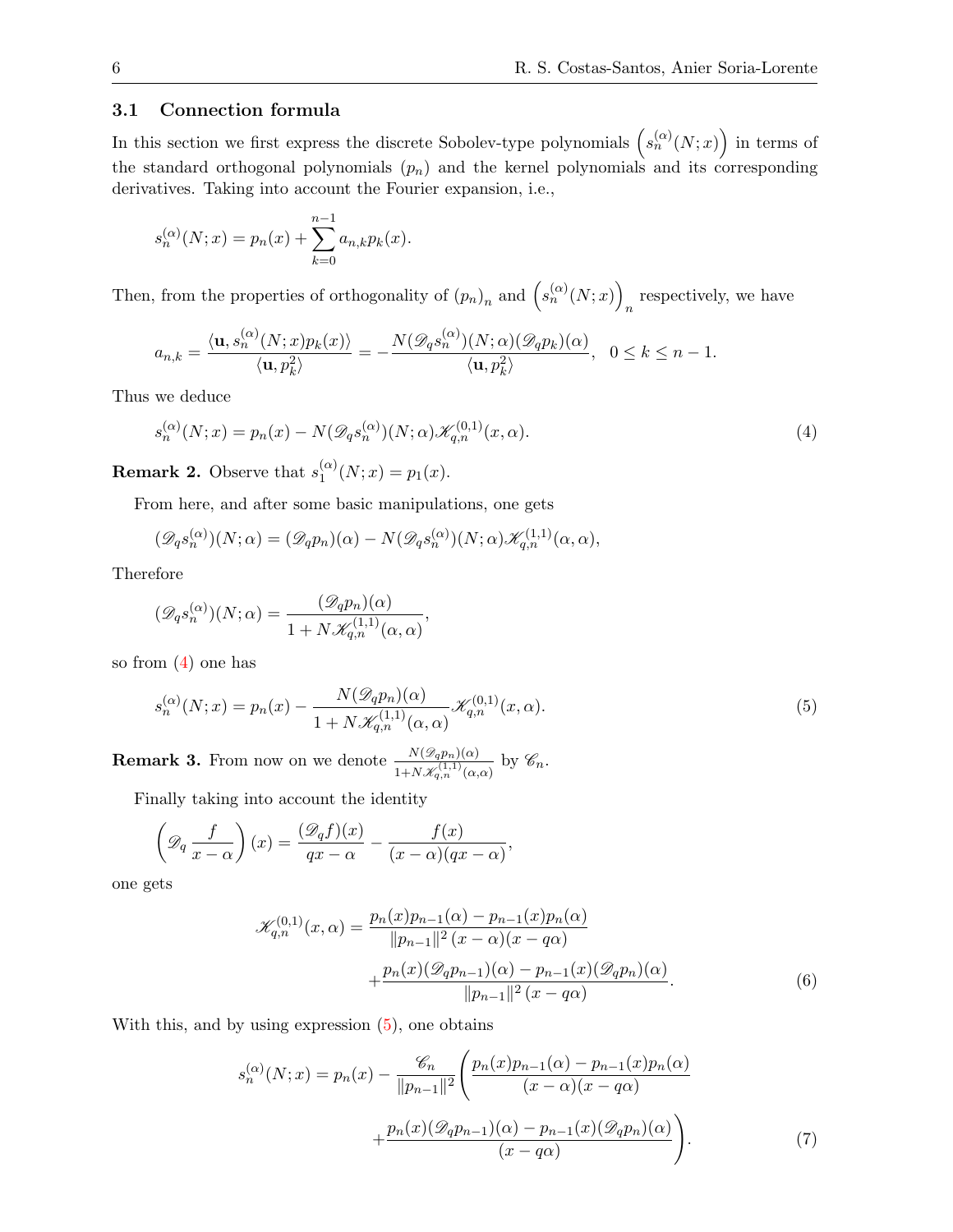Since the expression  $(5)$  is a rational function in N, where both the numerator and denominator has the same degree as N, it is clear that we can define the monic polynomial of degree n which results on taking the limit  $N \to \infty$ . In fact, we obtain

<span id="page-6-0"></span>
$$
r_n^{(\alpha)}(x) := \lim_{N \to \infty} s_n^{(\alpha)}(N; x) = p_n(x) - \frac{(\mathcal{D}_q p_n)(\alpha)}{\mathcal{K}_{q,n}^{(1,1)}(\alpha, \alpha)} \mathcal{K}_{q,n}^{(0,1)}(x, \alpha).
$$
 (8)

To characterize these new polynomials, first we observe that they are strictly quasi-orthogonal of order 2 with respect to the linear functional

$$
\mathbf{v} = (x - \alpha)(x - q\alpha)\mathbf{u},
$$

therefore,  $r_n^{(\alpha)}(x)$  is a linear combination of three consecutive polynomials of the sequence  $(p_n)$ , i.e., for  $n > 2$ , we have

$$
r_n^{(\alpha)}(x) = p_n(x) + b_{q,n}p_{n-1}(x) + c_{q,n}p_{n-2}(x),
$$

where

$$
c_{q,n}=\frac{\langle {\bf u},r_n^{(\alpha)}(x)p_{n-2}(x)\rangle}{\langle {\bf u},p_{n-2}^2\rangle}=-\frac{((\mathscr{D}_qp_n)(\alpha))^2}{\mathscr{K}_{q,n}(\alpha,\alpha)}<0.
$$

## 3.2 Distribution of the zeros

Let  $(\eta_{n,k})_{k=1}^n$  be the zeros of  $s_n^{(\alpha)}(N;x)$  and  $(x_{n,k})_{k=1}^n$  be the zeros of  $p_n(x)$ . Then the following result holds.

<span id="page-6-2"></span>**Proposition 2.** ([\[16\]](#page-17-1), Proposition 6.2) The polynomial  $r_n^{(\alpha)}(x)$  has n real and simple zeros, namely  $(y_{n,k})_{k=1}^n$ . Moreover, if  $\alpha < supp(u)$ , then

 $y_{n,1} < \alpha < x_{n,1} < y_{n,2} < x_{n,2} < \cdots < y_{n,n} < x_{n,n}$ 

and if  $\alpha > supp(\mathbf{u})$ , then

 $x_{n,1} < y_{n,1} < x_{n,2} < \cdots < y_{n,n-1} < x_{n,n} < \alpha < y_{n,n}$ 

hold for every  $n \geq 2$ .

In order to obtain some results concerning monotonicity, asymptotics, and speed of convergence for the zeros in terms of the mass  $N$  applying Lemma [1](#page-4-1) we believe that is more convenient to normalize the connection formula [\(5\)](#page-5-1) in this useful way:

Proposition 3. For this polynomial sequence the following identity holds:

<span id="page-6-1"></span>
$$
\left(1+N\mathcal{K}_{q,n}^{(1,1)}(\alpha,\alpha)\right)s_n^{(\alpha)}(N;x)=p_n(x)+N\mathcal{K}_{q,n}^{(1,1)}(\alpha,\alpha)r_n^{(\alpha)}(x).
$$
\n(9)

We leave the proof to the reader, it is just enough to replace  $(8)$  in  $(9)$  and after some basic manipulations one gets the desired identity.

We point out the fact the basic hypergeometric-Sobolev-type orthogonal polynomials  $s_n^{(\alpha)}(N;x)$  appears as a linear combination of two polynomials of degree n. Thus, from [\(9\)](#page-6-1), Proposition [2,](#page-6-2) and Lemma [1,](#page-4-1) we immediately conclude that the mass point  $\alpha$  does not attract any zero of  $s_n^{(\alpha)}(N; x)$  when  $N \to \infty$ , as in the standard case. By standard we mean the case of the polynomials orthogonal with respect to the inner product [\(3\)](#page-4-0) (see [\[11\]](#page-16-8)).

Moreover, it is well-known that the polynomial  $p_n(x)$  has n different real zeros and since we assumed that the interval  $(\alpha, q\alpha)$  contains no points of the spectrum of **u**, it follows that at most one zero of  $p_n(x)$  is situated in  $[\alpha, q\alpha]$ . For the polynomials  $s_n^{(\alpha)}(N; x)$  we have the following result.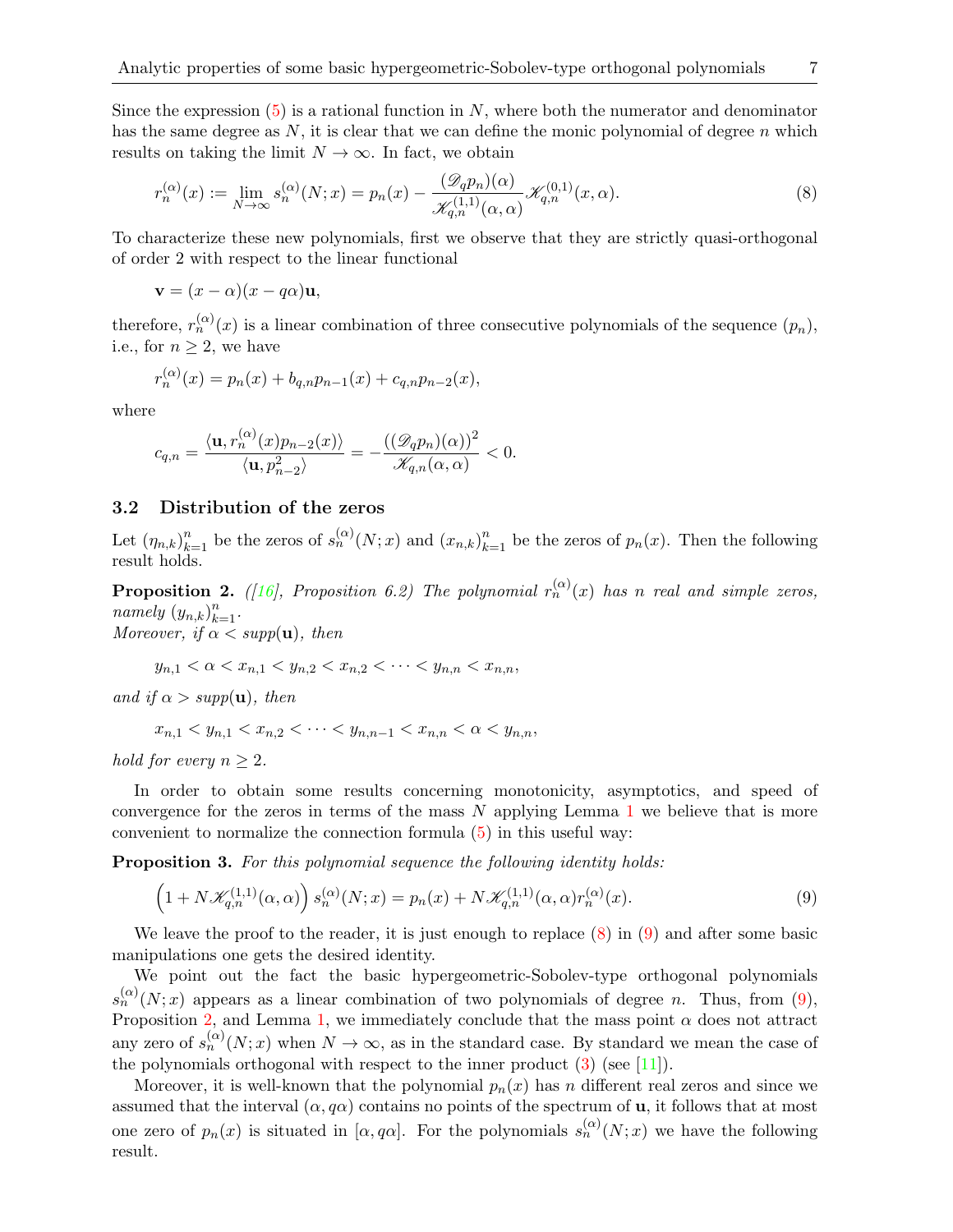**Proposition 4.** If  $n \geq 3$  the polynomial  $s_n^{(\alpha)}(N;x)$  has at least  $n-2$  different real zeros with odd multiplicity.

**Proof.** Let  $\eta_{n,1}, \eta_{n,2}, \cdots, \eta_{n,k}$  denote the real zeros of  $s_n^{(\alpha)}(N;x)$  of odd multiplicity. Put  $\Pi(x)$  =  $(x - \eta_{n,1}) \cdots (x - \eta_{n,k})$  We have

$$
\langle s_n^{(\alpha)}(N;x), (x-\alpha)(x-q\alpha)\Pi(x)\rangle_S = \langle \mathbf{u}, s_n^{(\alpha)}(N;x)(x-\alpha)(x-q\alpha)\Pi(x)\rangle > 0.
$$

Hence deg  $\Pi \geq n-2$ .

The position of the real zeros of  $s_n^{(\alpha)}(N; x)$  can be localized by the following theorem.

<span id="page-7-0"></span>**Theorem 1.** Suppose  $(\mathscr{D}_q p_n)(\alpha) = 0$ ,  $N > 0$ . Let k denote the intersection with the real axis of the chord which joins the points  $(\alpha, p_n(\alpha))$  and  $(q\alpha, p_n(q\alpha))$ .

- 1. If  $k \notin [x_{n,i}, x_{n,i+1}]$  and  $x_{n,i}, x_{n,i+1} \notin [\alpha, q\alpha]$ , then  $(x_{n,i}, x_{n,i+1})$  contains at least one zero of  $s_n^{(\alpha)}(N; x)$ .
- 2. If there exists a unique  $0 \leq i \leq n$  such that  $\alpha < x_{n,i} < q\alpha$ , then also  $\alpha < k < q\alpha$  and we have one of the following cases:
	- (a) If  $\alpha < k < x_{n,i} < q\alpha$  then  $(x_{n,i-1}, x_{n,i})$  contains at least one zero of  $s_n^{(\alpha)}(N; x)$ .
	- (b) If  $\alpha < x_{n,i} < k < q\alpha$  then  $(x_{n,i}, x_{n,i+1})$  contains at least one zero of  $s_n^{(\alpha)}(N; x)$ .

The proof of this result is analogue to the one presented in  $[3,$  Theorem 3.2 so we leave it to the reader.

**Remark 4.** Notice that depending on the sign of  $\alpha$  the interval changes but the result is clear in both cases  $\alpha > 0$  and  $\alpha < 0$ .

**Corollary 1.** The position of at least  $n-2$  zeros of  $s_n^{(\alpha)}(N;x)$  can be localized.

Proof. We consider different cases:

- If  $[\alpha, q\alpha]$  does not contain a zero of  $p_n(x)$ , since  $x_{n,i} \neq \alpha$  for all i, then for at least  $n-2$ intervals  $(x_{n,i}, x_{n,i+1})$  $(x_{n,i}, x_{n,i+1})$  $(x_{n,i}, x_{n,i+1})$  part 1. of Theorem 1 can be applied.
- If  $(\alpha, q\alpha)$  contains a zero of  $p_n(x)$  (more than one is impossible), then  $n-3$  zeros of  $s_n^{(\alpha)}(N;x)$  can be localized by the first part of Theorem [1](#page-7-0) and one by the second part.

Hence the result follows.

### 3.3 The five-term recurrence relation

Since the inner product [\(3\)](#page-4-0) does not satisfy the Hankel property , i.e.,

$$
\langle x f, g \rangle_S = \langle f, x g \rangle_S,
$$

the polynomial sequence  $(s_n^{(\alpha)}(N;x))$ does not fulfil a three-term recurrence relation. However, we find that

$$
\langle (x-\alpha)(x-\alpha q)p, r \rangle_S = \langle p, (x-\alpha)(x-\alpha q)r \rangle_S, \quad p, r \in \mathbb{P}.
$$

Let us state the first result which is a direct consequence of this fact.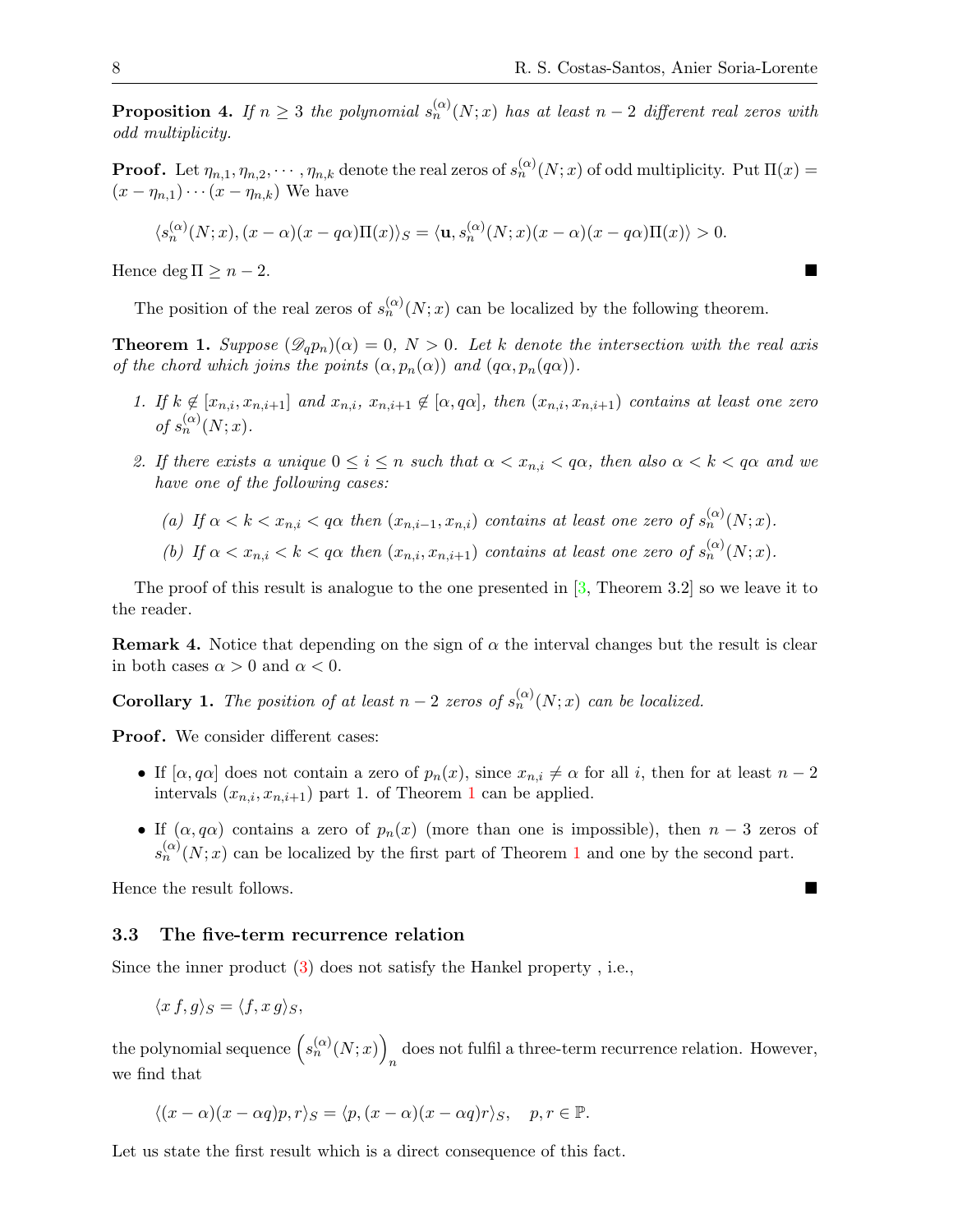**Proposition 5.** The following identity holds for  $n \geq 2$ :

$$
(x - \alpha)(x - \alpha q)s_n^{(\alpha)}(N; x) = \sum_{\nu=n-2}^{n+2} a_{n,\nu} p_{\nu}(x),
$$
\n(10)

where  $a_{n,n+2}=1$ , and

<span id="page-8-0"></span>
$$
a_{n,n+1} = (\beta_{n+1} + \beta_n - \alpha(1+q)) - \frac{\mathcal{C}_n}{\langle \mathbf{u}, p_{n-1}^2 \rangle} (\mathcal{D}_q p_{n-1}) (\alpha),
$$
  
\n
$$
a_{n,n} = (\gamma_{n+1} + \gamma_n + (\beta_{n+1} - \alpha q)(\beta_n - \alpha)))
$$
  
\n
$$
-\frac{\mathcal{C}_n}{\langle \mathbf{u}, p_{n-1}^2 \rangle} (p_{n-1}(\alpha) - (\mathcal{D}_q p_n) (\alpha) + (\beta_n - \alpha) (\mathcal{D}_q p_{n-1}) (\alpha)),
$$
  
\n
$$
a_{n,n-1} = \gamma_n (\beta_n + \beta_{n-1} - \alpha(1+q)) + \frac{\mathcal{C}_n}{\langle \mathbf{u}, p_{n-1}^2 \rangle} (p_n(\alpha) - \gamma_n (\mathcal{D}_q p_{n-1}) (\alpha) + (\beta_{n-1} - \alpha) (\mathcal{D}_q p_n) (\alpha)),
$$
  
\n
$$
a_{n,n-2} = \gamma_n \gamma_{n-1} + \frac{\mathcal{C}_n}{\langle \mathbf{u}, p_{n-1}^2 \rangle} (\mathcal{D}_q p_n) (\alpha).
$$

Indeed, one can obtain all the coefficients of  $(10)$  by using the three-term recurrence relation of  $(p_n)_n$ 

 $xp_n(x) = p_{n+1}(x) + \beta_n p_n(x) + \gamma_n p_{n-1}(x),$ 

with initial conditions  $p_{-1}(x) = 0$ ,  $p_0(x) = 1$ , the expression [\(5\)](#page-5-1), the identity

$$
a_{n,\nu}\langle u,p_{\nu}^2\rangle = \langle s_n^{(\alpha)}(N;x), (x-\alpha)(x-\alpha q)p_{\nu}\rangle_S, \quad \nu=0,1,\ldots,n+2,
$$

and using the expansion of  $(x - \alpha)(x - \alpha q)p_n(x)$ , i.e.

$$
(x - \alpha)(x - \alpha q)p_n(x) = p_{n+2}(x) + (\beta_{n+1} + \beta_n - \alpha(1+q))p_{n+1}(x) + (\gamma_{n+1} + \gamma_n + (\beta_{n+1} - \alpha q)(\beta_n - \alpha))p_n(x) + \gamma_n(\beta_n + \beta_{n-1} - \alpha(1+q))p_{n-1}(x) + \gamma_n\gamma_{n-1}p_{n-2}.
$$

We now derive a recurrence relation for the polynomials  $s_n^{(\alpha)}(N; x)$ .

Proposition 6. (Five-term recurrence relation) The following recurrence Relation holds for  $n \geq 2$ :

<span id="page-8-1"></span>
$$
(x - \alpha)(x - \alpha q)s_n^{(\alpha)}(N; x) = \sum_{\nu=n-2}^{n+2} \lambda_{n,\nu} s_{\nu}^{(\alpha)}(N; x),
$$
\n(11)

where  $\lambda_{n,n+2} = 1$ , and

$$
\lambda_{n,j} = \frac{a_{j,n} \langle \mathbf{u}, p_n^2 \rangle \left( 1 + N \mathcal{K}_{q,n}^{(1,1)}(\alpha, \alpha) \right) + N(\mathcal{D}_q p_n)(\alpha) \sum_{i=n+1}^{j+2} a_{j,i}(\mathcal{D}_q p_i)(\alpha)}{(1 + N \mathcal{K}_{q,n}^{(1,1)}(\alpha, \alpha)) \|S_j\|_S^2},
$$

where

$$
||S_n||_S^2 := (S_n, S_n)_S = \langle s_n^{(\alpha)}(N; x), s_n^{(\alpha)}(N; x) \rangle_S = \frac{1 + N \mathcal{K}_{q, n+1}^{(1,1)}(\alpha, \alpha)}{1 + N \mathcal{K}_{q, n}^{(1,1)}(\alpha, \alpha)} \langle \mathbf{u}, p_n^2 \rangle.
$$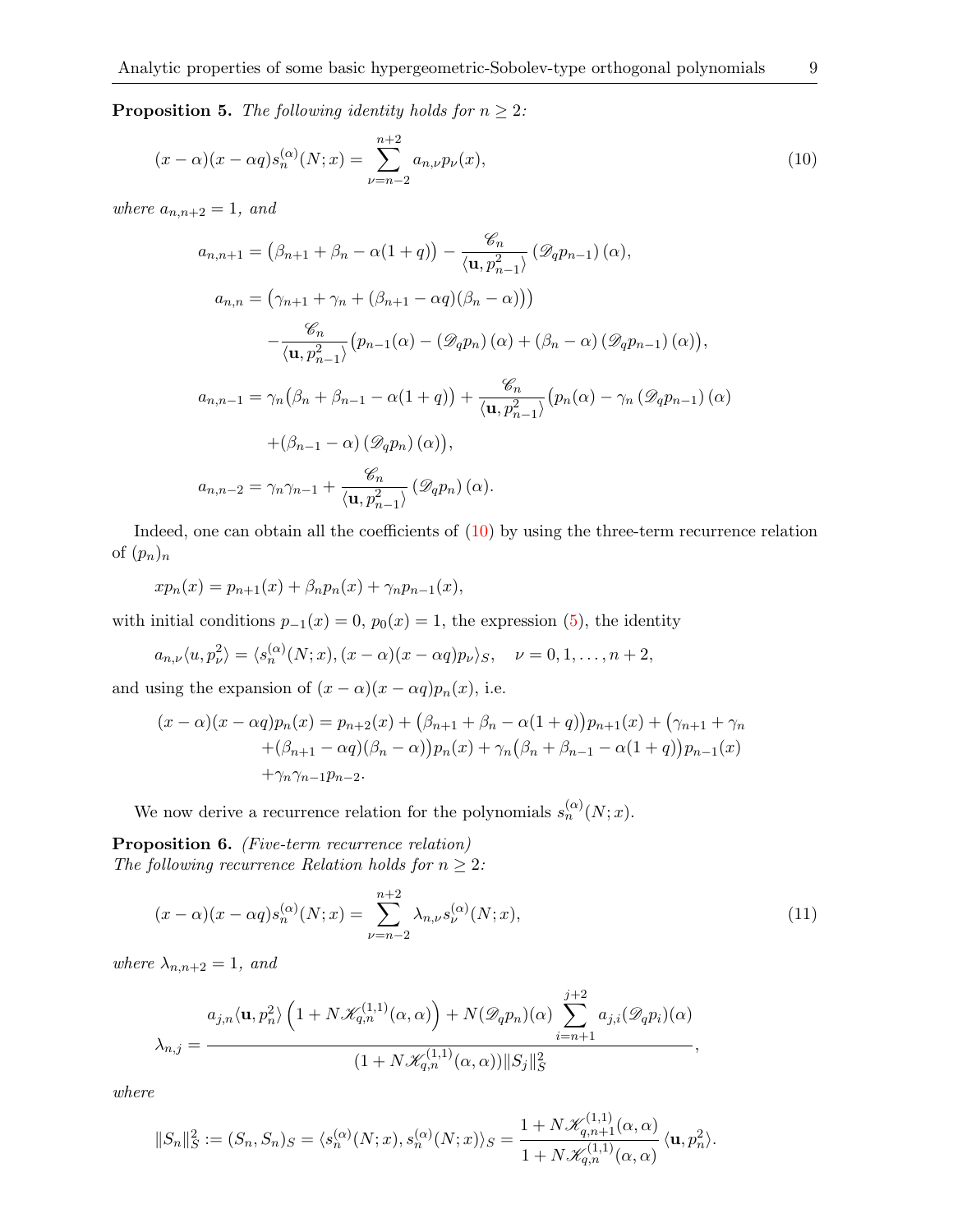The proof of this result is analogous to the one of the Proposition 3.1 in [\[4\]](#page-16-1).

**Remark 5.** Notice that after basic manipulations of  $(11)$  we get

$$
\lambda_{n,n-2} = \frac{||S_n||_S^2}{||S_{n-2}||_S^2}, \qquad \lambda_{n,n+1}||S_{n+1}||_S^2 = \lambda_{n+1,n}||S_n||_S^2.
$$

Observe that this result is direct after some straightforward calculations.

#### 3.4 The second order linear  $q$ -difference holonomic equation

In the following we assume that **u** is a classical q-discrete functional. Let  $\Phi(x)$  denote the polynomial  $(x - \alpha)(x - \alpha q)$ . From the expression [\(10\)](#page-8-0) we get

<span id="page-9-0"></span>
$$
\Phi(x)s_n^{(\alpha)}(N;x) = A(x;n)p_n(x) + B(x;n)p_{n-1}(x),\tag{12}
$$

where  $A(x; n)$  and  $B(x; n)$  are polynomials of degree bounded by a number independent of n and at most 2 and 1, respectively. On the other hand, since u is a classical linear functional, then there exist a polynomial  $\Psi(x)$  and two polynomials  $M(x; n)$  and  $N(x; n)$ , with degree bounded by a number independent of  $n$ , such that

<span id="page-9-2"></span><span id="page-9-1"></span>
$$
\Psi(x)(\mathcal{D}_q p_n)(x) = M(x;n)p_n(x) + N(x;n)p_{n-1}(x). \tag{13}
$$

Using [\(12\)](#page-9-0) and [\(13\)](#page-9-1) we obtain the following representation formula:

$$
\pi(x)s_n^{(\alpha)}(N;x) = a(x;n)p_n(x) + b(x;n)p_n(qx),
$$
\n(14)

where a, b and  $\pi$  are polynomials of degree bounded by a number independent of n. With all these expressions we can formulate the result.

**Theorem 2.** Let **u** be a classical linear functional. Suppose that the polynomials  $(s_n^{(\alpha)}(N; x))$ are defined by [\(14\)](#page-9-2) where the polynomial  $p_n$  is a solution of a second order linear q-difference holonomic equation, q-SODE in short, of the form

$$
\sigma(x;n)p_n(q^{-1}x) - \varphi(x;n)p_n(x) + \zeta(x;n)p_n(qx) = 0.
$$
\n(15)

Then  $(s_n^{(\alpha)}(N;x))$  satisfy a q-SODE of the form

$$
\tilde{\sigma}(x;n)s_n^{(\alpha)}(N;q^{-1}x) - \tilde{\varphi}(x;n)s_n^{(\alpha)}(N;x) + \tilde{\zeta}(x;n)s_n^{(\alpha)}(N;qx) = 0,
$$
\n(16)

where  $\tilde{\sigma}$ ,  $\tilde{\varphi}$  and  $\tilde{\zeta}$  can be computed explicitly.

A completely analogous proof is given in [\[2,](#page-16-9) §3.2] so it will be omitted.

Remark 6. It is clear that after some manipulations one can obtain some lowering and raising operators, namely  $\mathfrak{a}^{\dagger}$  and  $\mathfrak{a}$ . In fact such operators can be written as follows:

$$
\mathfrak{a}^\dagger=\mathscr{A}(x;n)\mathscr{D}_q+\mathscr{E}(x;n)I_d,\quad \mathfrak{a}=\mathscr{B}(x;n)\mathscr{D}_{q^{-1}}+\mathscr{F}(x;n)I_d,
$$

where  $I_d$  represents the identity operator.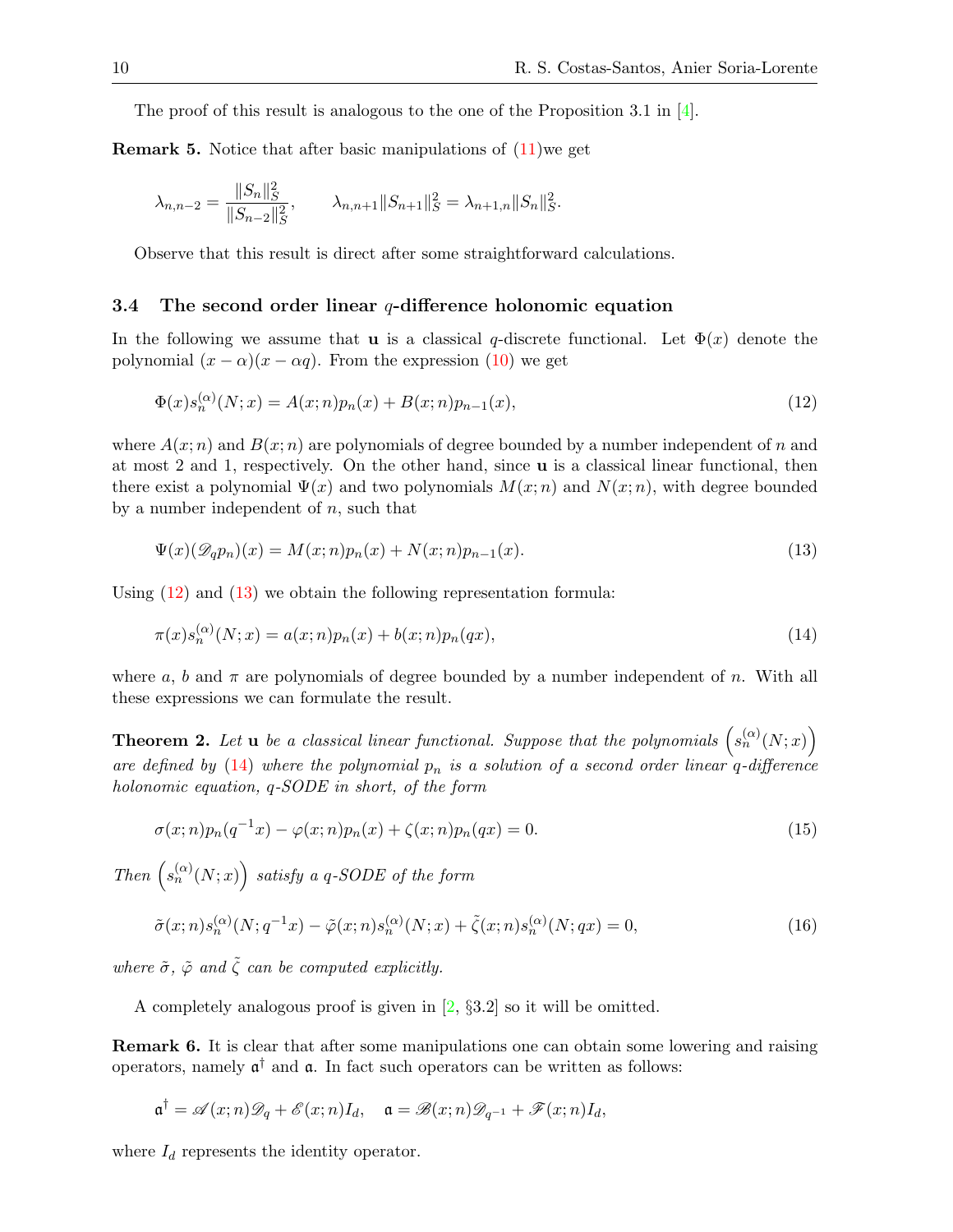# 4 The examples

## 4.1 The Al-Salam-Carlitz I polynomials

The Al-Salam-Carlitz I polynomials, ASCI in short,  $U_n^{(a)}(x;q)$  were introduced in [\[1\]](#page-16-10) by Al-Salam and Carlitz (1965) and they are defined via basic hypergeometric series as [\[14\]](#page-16-5)

$$
U_n^{(a)}(x;q) := (-a)^n q^{\binom{n}{2}} \, 2\phi_1 \left( q^{-n}, x^{-1}; 0; q, a^{-1}qx \right). \tag{17}
$$

Proposition 7. For this polynomial sequence the following identity holds:

1. Orthogonality relation. For  $a < 0$ 

<span id="page-10-1"></span>
$$
\int_a^1 U_m^{(a)}(x;q)U_n^{(a)}(x;q) (qx, a^{-1}qx;q)_{\infty} dqx = ||U_n^{(a)}||^2 \delta_{m,n}.
$$

where by  $\delta_{i,j}$  we denote the Kronecker delta function.

2. Squared norm.

$$
||U_n^{(a)}||^2 = (1-q)(-a)^n q^{\binom{n}{2}} (q;q)_n (q,a,a^{-1}q;q)_{\infty}.
$$

3. The Three-Term Recurrence Relation. For  $n \geq 0$ ,

$$
U_{n+1}^{(a)}(x;q) = (x - (a+1)q^n)U_n^{(a)}(x;q) + aq^{n-1}(1-q^n)U_{n-1}^{(a)}(x;q),
$$
\n(18)

with initial conditions  $U_0^{(a)}$  $C_0^{(a)}(x;q) = 1$ , and  $U_{-1}^{(a)}$  $\zeta_{-1}^{(a)}(x;q)=0.$ 

4. Forward Shift Operator.

<span id="page-10-2"></span><span id="page-10-0"></span>
$$
\left(\mathscr{D}_q U_n^{(a)}\right)(x;q) = [n]_q U_{n-1}^{(a)}(x;q). \tag{19}
$$

## 4.1.1 Connection formula and hypergeometric representation

We can express the ASCI–Sobolev-type polynomials  $(U_n^{(a,\alpha)}(N;x;q))$  in terms of the ASCI the associated Kernel polynomials. In fact, by construction, we have

$$
U_n^{(a,\alpha)}(N;x;q) = U_n^{(a)}(x;q) - \frac{N[n]_q U_{n-1}^{(a)}(\alpha;q)}{1 + N \mathcal{K}_{q,n}^{(1,1)}(\alpha,\alpha)} \mathcal{K}_{q,n}^{(0,1)}(x,\alpha).
$$
\n(20)

And by using  $(5)$  and  $(19)$  we obtain

$$
U_n^{(a,\alpha)}(N;x;q) = A_n(x)U_n^{(a)}(x;q) + B_n(x)U_{n-1}^{(a)}(x;q),
$$

where

$$
A_n(x) = 1 - \frac{N[n]_q U_{n-1}^{(a)}(\alpha;q) \left( U_{n-1}^{(a)}(\alpha;q) + (x - \alpha)[n-1]_q U_{n-2}^{(a)}(\alpha;q) \right)}{\left\| U_{n-1}^{(a)} \right\|^2 (x - \alpha)(x - \alpha q) \left( 1 + N \mathcal{K}_{q,n}^{(1,1)}(\alpha,\alpha) \right)},
$$

and

$$
B_n(x) = \frac{N[n]_q U_{n-1}^{(a)}(\alpha;q) \left( U_n^{(a)}(\alpha;q) + (x - \alpha) [n]_q U_{n-1}^{(a)}(\alpha;q) \right)}{\|U_{n-1}^{(a)}\|^2 (x - \alpha)(x - \alpha q) \left( 1 + N \mathcal{K}_{q,n}^{(1,1)}(\alpha,\alpha) \right)}.
$$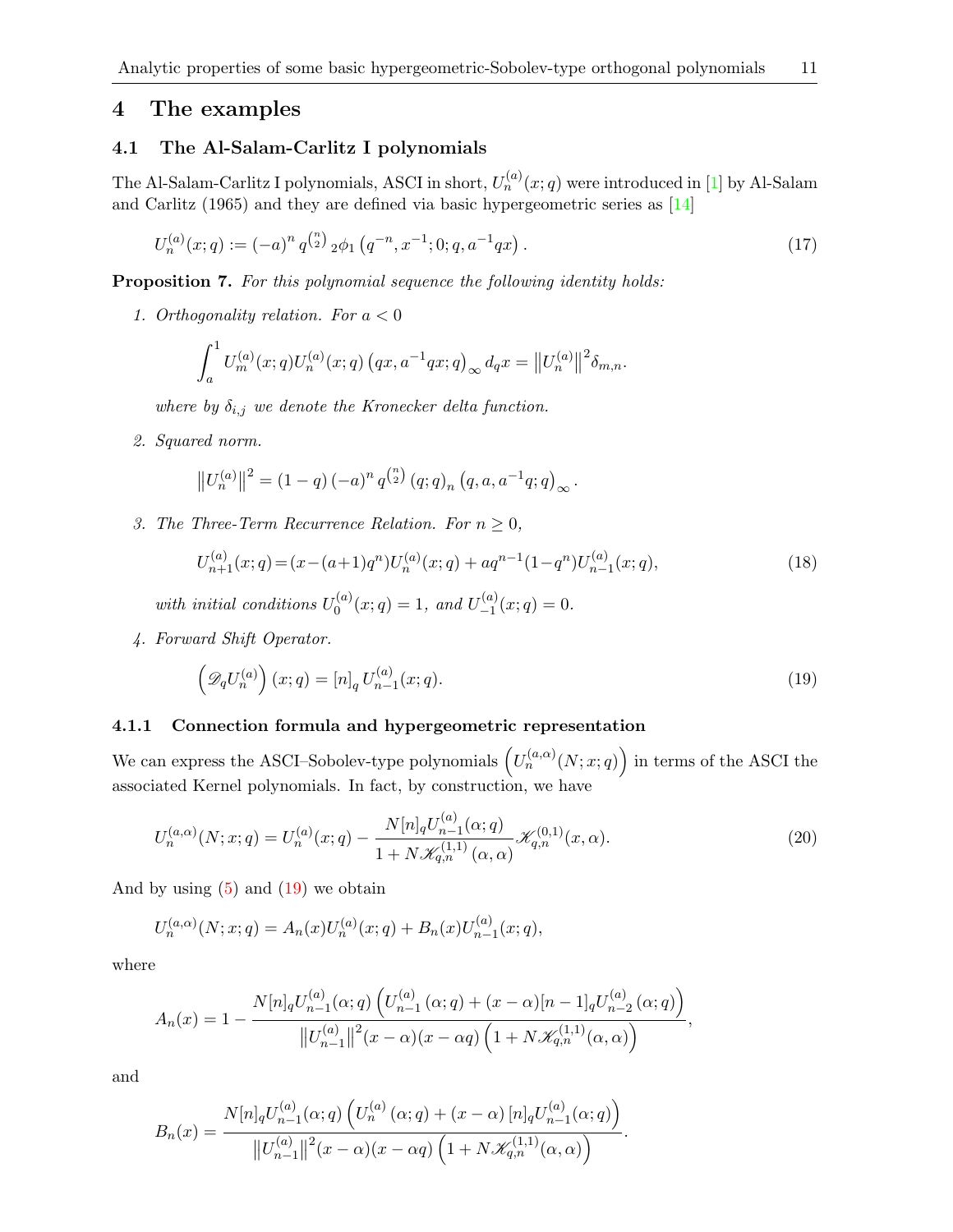Thus, taking into account [\(17\)](#page-10-1) as well as the identity

<span id="page-11-1"></span>
$$
(q^{1-n};q)_k = \frac{q}{[n]_q} \left( [n-1]_q - [k-1]_q \right) \left( q^{-n};q \right)_k, \tag{21}
$$

we deduce

$$
U_n^{(a,\alpha)}(N;x;q) = -(-a)^{n-1} q^{\binom{n}{2} - n + 2} \frac{B_n(x)}{[n]_q}
$$
  
\$\times \sum\_{k=0}^n \left( [k-1]\_q + \Theta\_n(x) \right) \frac{(q^{-n};q)\_k (x^{-1};q)\_k}{(q;q)\_k} (a^{-1}qx)^k ,

where

$$
\Theta_n(x) = \frac{aq^{n-2} [n]_q A_n(x)}{B_n(x)} - [n-1]_q.
$$

In addition, we have

<span id="page-11-2"></span>
$$
[k-1]_q + \Theta_n(x) = \frac{1 - \varphi_n(x)q^{-1}}{\varphi_n(x) (1-q)} \frac{(\varphi_n(x); q)_k}{(\varphi_n(x)q^{-1}; q)_k},
$$
\n(22)

where

$$
\varphi_n(x) = \frac{1}{(1-q)\Theta_n(x) + 1}.
$$

Consequently

$$
U_n^{(a,\alpha)}(N;x;q) = -(-a)^{n-1} q^{\binom{n}{2}-n+2} \frac{B_n(x)}{[n]_q} \frac{1-\varphi_n(x)q^{-1}}{\varphi_n(x)(1-q)} \times \sum_{k=0}^n \frac{(q^{-n};q)_k (x^{-1};q)_k (\varphi_n(x);q)_k (a^{-1}qx)^k}{(\varphi_n(x)q^{-1};q)_k} \frac{(a^{-1}qx)^k}{(q;q)_k}.
$$

Thus we have proven the following identity for the ASCI-Sobolev-type polynomial.

Theorem 3. The ASCI-Sobolev-type polynomial has the following hypergeometric representation:

<span id="page-11-0"></span>
$$
U_n^{(a,\alpha)}(N;x;q) = (-a)^n \frac{B_n(x)(1-\varphi_n(x)q^{-1})q^{\binom{n}{2}-n+2}}{a[n]_q\varphi_n(x)(1-q)} \times {}_3\varphi_2(q^{-n},x^{-1},\varphi_n(x);0,\varphi_n(x)q^{-1};q,a^{-1}qx). \tag{23}
$$

### 4.1.2 Distribution of the zeros

Our main aim in this Section is to study the location as well as to obtain results concerning the monotonicity and speed of convergence of the zeros of the ASCI-Sobolev-type polynomial  $U_n^{(a,\alpha)}(N;x;q)$ . For this purpose we use Lemma [1.](#page-4-1)

**Lemma 2.** The polynomial  $\mathscr{K}_{q,n}^{(0,1)}(x,\alpha)$  has  $n-1$  real and simple zeros which interlace with the zeros of  $U_n^{(a)}(x;q)$ .

The proof is straightforward by applying  $[13, \text{Lemma } 1.1]$  $[13, \text{Lemma } 1.1]$  to the expression  $(6)$  and we leave it to the reader.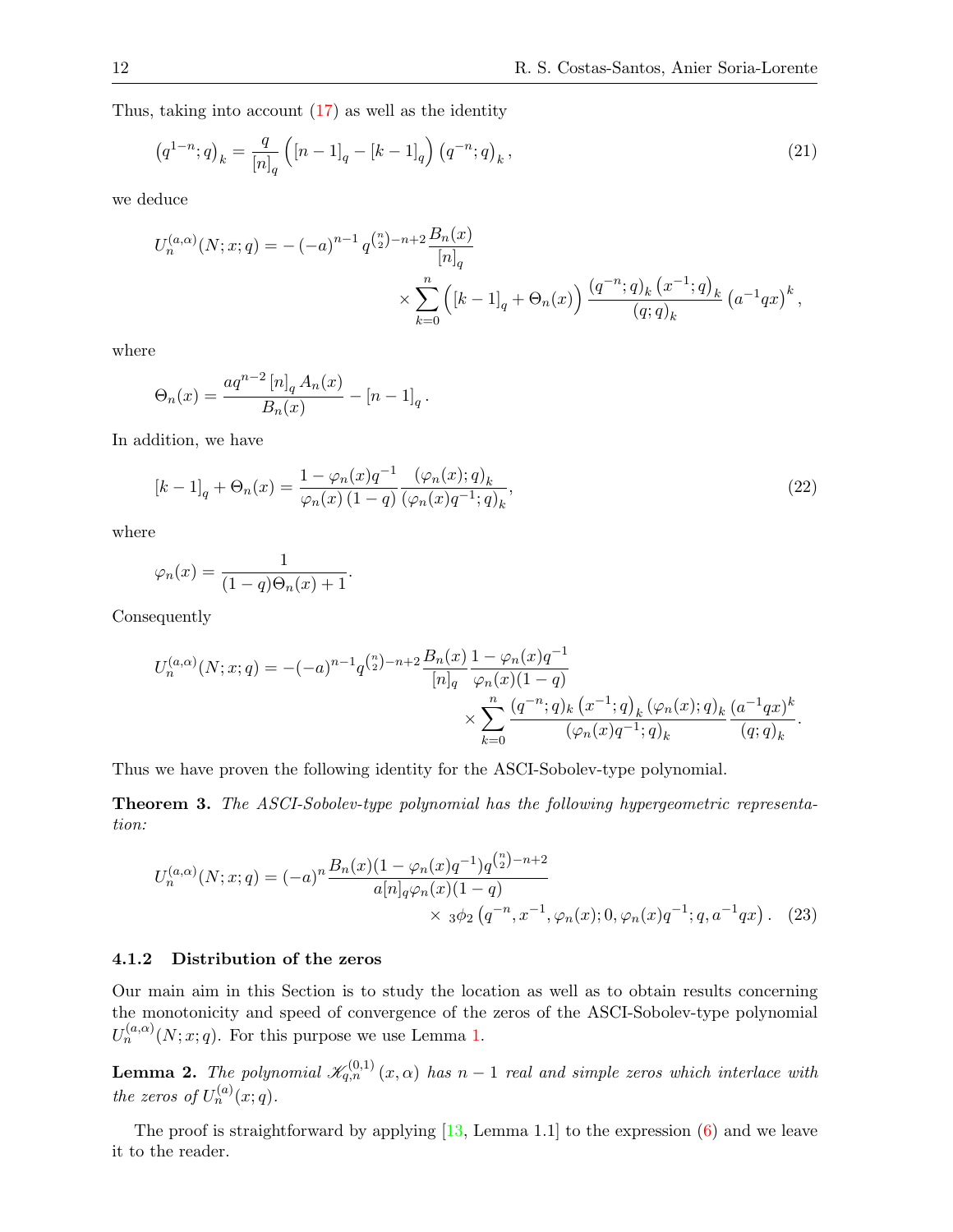**Theorem 4.** Taking into account the identity [\(9\)](#page-6-1). For any  $\alpha \in \mathbb{R}$ , with  $\alpha \notin [a,1]$  and for any  $N > 0$  the zeros of  $U_n^{(a,\alpha)}(N;x;q)$ ,  $U_n^{(a)}(x)$  and  $r_n^{(a,\alpha)}(x;q)$  fulfil the following interlacing relations:

• If  $\alpha < a$  then

$$
y_{n,1} < \eta_{n,1} < x_{n,1} < y_{n,2} < \eta_{n,2} < x_{n,2} < \cdots < y_{n,n} < \eta_{n,n} < x_{n,n}.
$$

Moreover, each zero  $\eta_{n,k}$  is a decreasing function in N, i.e.,  $\eta_{n,k} = \eta_{n,k}(N)$ ; and, for each  $k=2,\ldots,n$ 

$$
\lim_{N \to \infty} \eta_{n,1}(N) = \alpha, \quad \lim_{N \to \infty} \eta_{n,k}(N) = y_{n,k},
$$

and

$$
\lim_{N \to \infty} N(\eta_{n,k}(N) - y_{n,k}) = \frac{-U_n^{(a)}(y_{n,k};q)}{\left(r_n^{(a,\alpha)}(x;q)\right)'_{|x=y_{n,k}}}.
$$

• If  $\alpha > 1$  then

$$
x_{n,1} < \eta_{n,1} < y_{n,1} < x_{n,2} < \eta_{n,2} < y_{n,2} < \cdots < x_{n,n} < \eta_{n,n} < y_{n,n}.
$$

Moreover, each zero  $\eta_{n,k}$  is an increasing function in N; and, for each  $k = 1, \ldots, n - 1$ 

.

$$
\lim_{N \to \infty} \eta_{n,k}(N) = y_{n,k}, \quad \lim_{N \to \infty} \eta_{n,n}(N) = \alpha,
$$

and

$$
\lim_{N \to \infty} N\left(\eta_{n,k}(N) - y_{n,k}\right) = \frac{-U_n^{(a)}(y_{n,k};q)}{\left(r_n^{(a,\alpha)}(x;q)\right)'_{\big|x=y_{n,k}}}
$$

Notice that the mass point  $\alpha$  attracts one zero of [\(23\)](#page-11-0), i.e. when  $N \to \infty$ , it captures either the smallest or the largest zero, according to the location of the point  $\alpha$  with respect to [a, 1]. When either  $\alpha < a$  or  $\alpha > 1$ , at most one of the zeros of [\(23\)](#page-11-0) is located outside of [a, 1]. Next, we give explicitly the value  $N_0$  of the mass N, such that for  $N > N_0$  one of the zeros is located outside  $[a, 1]$ .

<span id="page-12-0"></span>**Corollary 2.** If  $\alpha \notin [a, 1]$ , the following statements hold:

i.) if  $\alpha < a$ , then the smallest zero  $\eta_{n,1} = \eta_{n,1}(\alpha)$  satisfies

$$
\eta_{n,1} > a, \text{ for } N < N_0,
$$
\n
$$
\eta_{n,1} = a, \text{ for } N = N_0,
$$
\n
$$
\eta_{n,1} < a, \text{ for } N > N_0,
$$

where  $N_0 = N_0(a, n, q, \alpha)$  with

$$
N_0=\left(\frac{[n]_q U^{(a)}_{n-1}(\alpha;q)}{U^{(a)}_n(a;q)}\mathscr{K}^{(0,1)}_{q,n}(a,\alpha)-\mathscr{K}^{(1,1)}_{q,n}(\alpha,\alpha)\right)^{-1}>0.
$$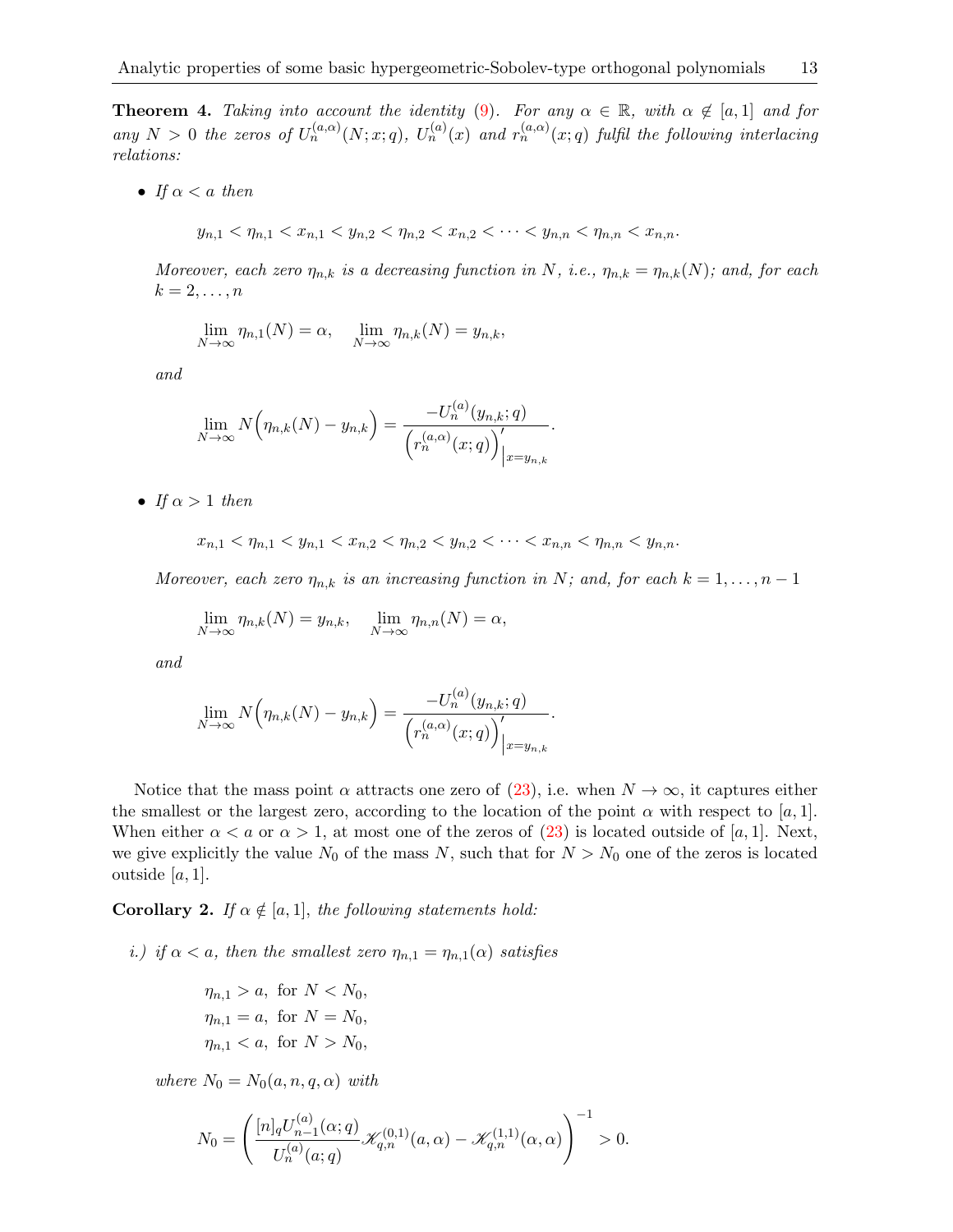П

ii.) if  $\alpha > 1$ , then the largest zero  $\eta_{n,n} = \eta_{n,n}(\alpha)$  satisfies

 $\eta_{n,n} < 1$ , for  $N < N_0$ ,  $\eta_{n,n} = 1$ , for  $N = N_0$ ,  $\eta_{n,n} > 1$ , for  $N > N_0$ ,

with

$$
N_0 = \left(\frac{[n]_q U_{n-1}^{(a)}(\alpha;q)}{U_n^{(a)}(1;q)} \mathcal{K}_{q,n}^{(0,1)}(1,\alpha) - \mathcal{K}_{q,n}^{(1,1)}(\alpha,\alpha)\right)^{-1} > 0.
$$

**Proof.** It suffices to use [\(5\)](#page-5-1) together with the fact that  $U_n^{(a,\alpha)}(N;\tau;q) = 0$ , with  $\tau = a,1$ , if and only if  $N = N_0$ 

$$
U_n^{(a,\alpha)}(N;\tau;q) = U_n^{(a)}(\tau;q) - \frac{N_0 U_n^{(a)}(\alpha;q)}{1 + N_0 \mathcal{K}_{q,n}^{(1,1)}(\alpha,\alpha)} \mathcal{K}_{q,n}^{(0,1)}(\tau,\alpha) = 0.
$$

Thus

$$
U_n^{(a)}(\tau;q) = \frac{N_0 U_n^{(a)}(\alpha;q)}{1 + N_0 \mathcal{K}_{q,n}^{(1,1)}(\alpha,\alpha)} \mathcal{K}_{q,n}^{(0,1)}(\tau,\alpha).
$$

Therefore

$$
N_0 = N_0(a, n, q, \alpha) = \left( \frac{[n]_q U_{n-1}^{(a)}(\alpha; q)}{U_n^{(a)}(\tau; q)} \mathcal{K}_{q,n}^{(0,1)}(\tau, \alpha) - \mathcal{K}_{q,n}^{(1,1)}(\alpha, \alpha) \right)^{-1}.
$$

Notice that, according to the well-known theorem of Hurwitz (see [\[9,](#page-16-12) [12\]](#page-16-13)), for n large enough, only one zero of [\(23\)](#page-11-0) is located outside of [a, 1] and it is attracted by  $\alpha$ . Next we show some numerical experiments using Wolfram Mathematica software, dealing with the smallest and the largest zero of [\(20\)](#page-10-2). We are interested to show the location and behaviour of these zeros.

In the first two tables we show the position for the first and last zero of  $(23)$  of degree  $n = 20$ ,  $a = -1$  and  $q = 1/2$ , for some choices of the mass N. Indeed, this case is connected to the discrete q–Hermite polynomials [\[14\]](#page-16-5). For  $N = 0$  obviously we recover the first zero and the last zero of [\(17\)](#page-10-1). When the mass point is located at  $\alpha = -75 < a$ , then  $N_0 = 3.12758 \times 10^{-128}$ ; and when it is located at  $\alpha = 72 > 1$ , then  $N_0 = 1.41561 \times 10^{-127}$  we obtain

| N              |            | $7.0 \times 10^{-120}$ $7.0 \times 10^{-118}$ $7.0 \times 10^{-116}$ $7.0 \times 10^{-114}$ |            |            |
|----------------|------------|---------------------------------------------------------------------------------------------|------------|------------|
| $\eta_{20.1}$  | $-63.6640$ | -74.8668                                                                                    | $-74.9987$ | $-75.0001$ |
| $\eta_{20,20}$ | 40.5829    | 71.447                                                                                      | 71.9945    | 72.        |

The next table shows the smallest and largest zeroes in the case when we set  $n = 11$  and  $a = -5$ , and the mass point is located at  $\alpha = -42$  ( $N_0 = 8.84157 \times 10^{-41}$ ) and at  $\alpha = 45$  $(N_0 = 6.30851 \times 10^{-41})$  respectively

|                | $7.0 \times 10^{-36}$ | $7.0 \times 10^{-34}$ | $7.0 \times 10^{-32}$ | $7.0 \times 10^{-30}$ |
|----------------|-----------------------|-----------------------|-----------------------|-----------------------|
| $\eta_{11.1}$  | $-25.9916$            | $-41.7589$            | $-42.0138$            | $-42.0164$            |
| $\eta_{11.11}$ | 41.4986               | 44.9875               | 45.0253               | 45.0257               |

In the next tables we provide numerical evidences in support of Corollary [2,](#page-12-0) where the exact values of  $N_0$  are calculated for the  $a = -1$  case. For this purpose we begin by analyzing the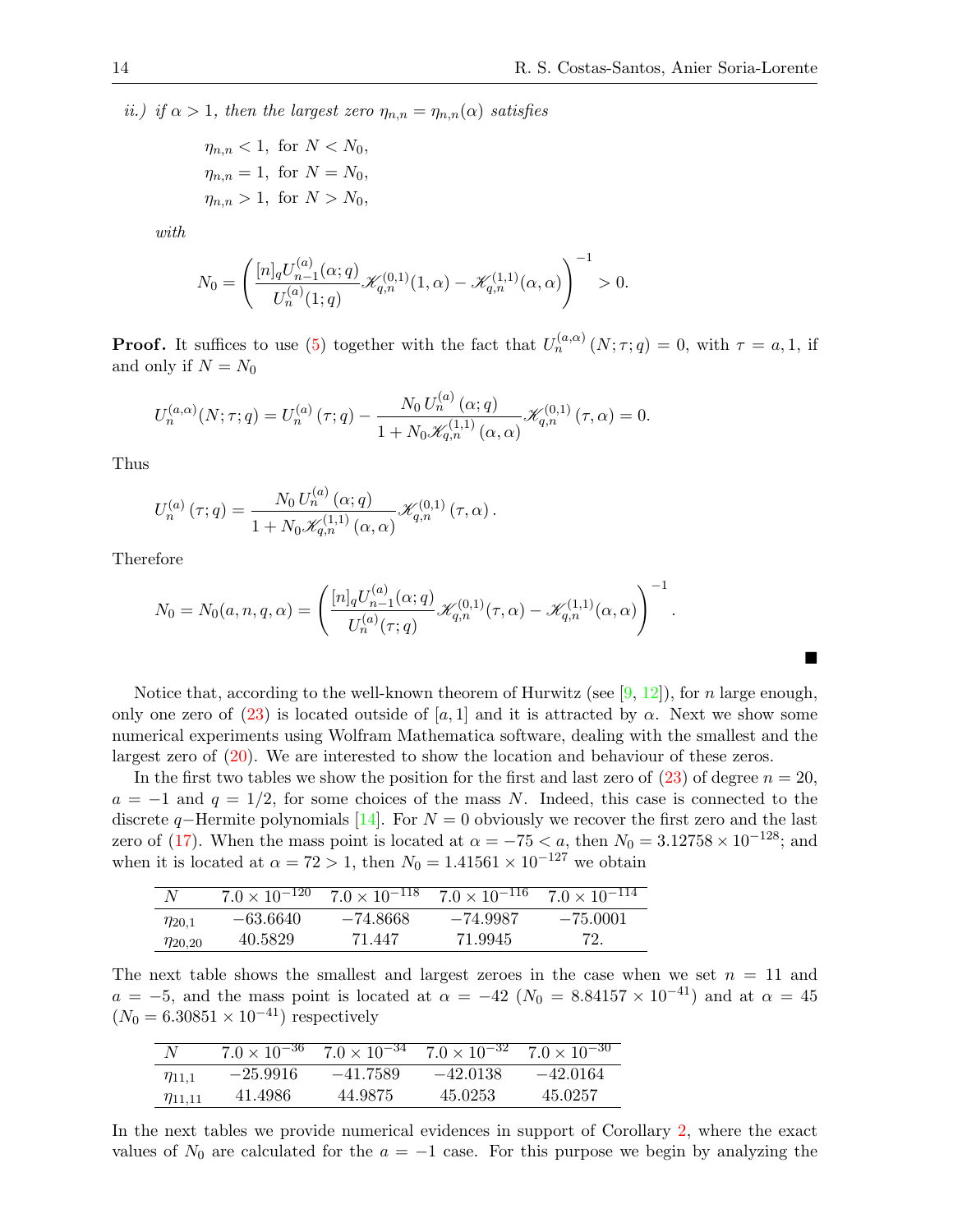smallest zero of [\(23\)](#page-11-0) of degree  $n = 14$ ,  $q = 1/2$ , and with the mass point located at  $\alpha = -3$ . In this case we have that  $N_0 = N_0(-3, 14, 1/2) = 5.13942 \times 10^{-41}$ . Thus

|               |           | $5.0 \times 10^{-45}$ $N_0(-3, 14, 1/2)$ $5.0 \times 10^{-35}$ $5.0 \times 10^{-30}$ |           |           |
|---------------|-----------|--------------------------------------------------------------------------------------|-----------|-----------|
| $\eta_{14,1}$ | $-0.9999$ | $-1.0000$                                                                            | $-2.8906$ | $-3.0001$ |

Finally, for the case where the mass point is located at  $\alpha = 21$ , we have  $N_0(21, 14, 1/2)$  $4.03796 \times 10^{-62}$  and

|                | $6.0 \times 10^{-65}$ | $N_0(21, 14, 1/2)$ $6.0 \times 10^{-55}$ $6.0 \times 10^{-50}$ |         |         |
|----------------|-----------------------|----------------------------------------------------------------|---------|---------|
| $\eta_{14.14}$ | 0.9999                | 1.0000                                                         | 20.7490 | 21.0013 |

# 4.2 The Stieltjes–Wigert polynomials

The (monic) Stieltjes–Wigert polynomials, SW in short,  $S_n(x; q)$  are defined via basic hypergeometric series as [\[14\]](#page-16-5)

$$
S_n(x;q) := (-1)^n q^{-n^2} \, \phi_1\left(q^{-n}; 0; q, -q^{n+1}x\right).
$$

The moment problem for the SW polynomials is indeterminate; in other words, there are many different measures giving the same family of orthogonal polynomials (Krein's condition, see e.g.  $[15]$ .

Proposition 8. For this polynomial sequence the following identities hold:

1. Orthogonality relation

$$
\int_0^{\infty} S_m(x; q) S_n(x; q) \frac{dx}{(-x, -qx^{-1}; q)_{\infty}} = ||S_n||^2 \delta_{m,n}.
$$

2. Squared Norm.

$$
||S_n||^2 = -q^{-n(2n+1)} (q;q)_{\infty}(q;q)_n \log q.
$$

3. The recurrence relation. For  $n \geq 0$ ,

$$
S_{n+1}(x;q) = (x - q^{-2n-1}(1+q-q^{n+1}))S_n(x;q) - q^{-4n+1}(1-q^n)S_{n-1}(x;q),
$$

with initial conditions  $S_0(x; q) = 1$ , and  $S_{-1}(x; q) = 0$ .

4. Forward shift operator

$$
(\mathscr{D}_q S_n)(x;q) = q^{-2(n-1)}[n]_q S_{n-1}(xq^2;q).
$$

## 4.3 Connection formula and hypergeometric representation

We denote by  $(S_n^{(\alpha)}(N;x;q))$  the sequence of monic polynomials orthogonal with respect to the inner product

$$
\langle f, g \rangle_S := \int_0^\infty f(x)g(x) \frac{dx}{(-x, -qx^{-1}; q)_\infty} + N\left(\mathscr{D}_q f\right)(\alpha)\left(\mathscr{D}_q g\right)(\alpha).
$$

These polynomials are connected with the Stieltjes–Wigert polynomials by the formula

$$
S_n^{(\alpha)}(N; x; q) = S_n(x; q) - \frac{N(\mathcal{D}_q S_n)(\alpha)}{1 + N \mathcal{K}_{q,n}^{(1,1)}(\alpha, \alpha)} \mathcal{K}_{q,n}^{(0,1)}(x, \alpha).
$$
\n(24)

Next, using the same idea than with the another example and by using the identities [\(21\)](#page-11-1) and [\(22\)](#page-11-2), we get the following result.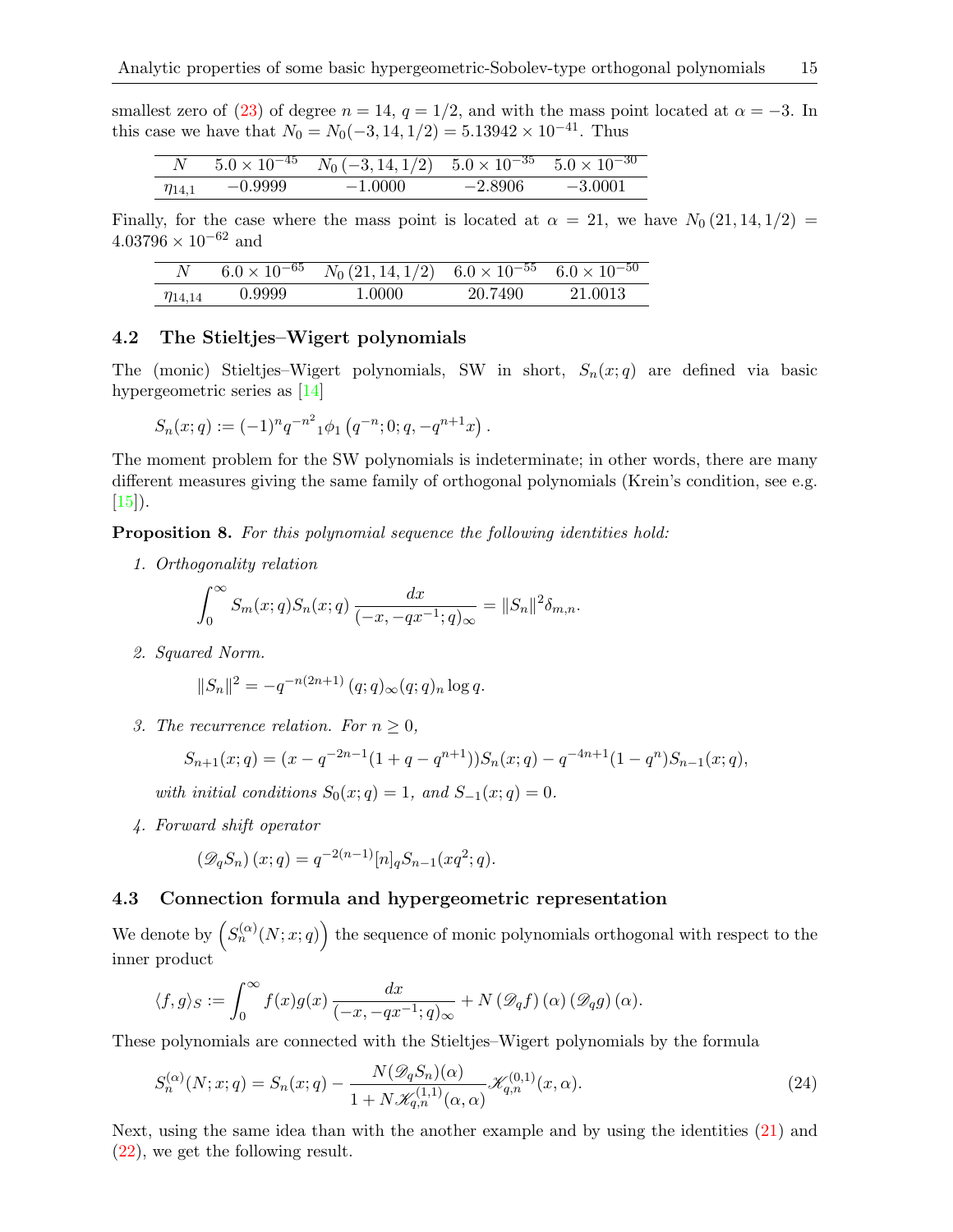Theorem 5. The SW-Sobolev-type polynomial has the following hypergeometric representation

$$
S_n^{(\alpha)}(N;x;q) = \frac{B_n(x)(1-\varphi_n(x)q^{-1})}{(q;q)_n(q^{-n}-1)} 2\phi_2(q^{-n},\varphi_n(x);0,\varphi_n(x)q^{-1};q,-q^nx),
$$

where, in this case,

$$
\varphi_n(x) = \frac{B_n(x) - A_n(x)(q^n - 1)}{B_n(x)} q^{1 - n}.
$$

#### 4.3.1 Distribution of the zeros

As in the previous example our main aim, again, in this Section is to study the location as well as to obtain results concerning the monotonicity and speed of convergence of the zeros of the Stieltjes–Wigert-Sobolev-type polynomial,  $S_n^{(\alpha)}(N;x;q)$ .

Notice that, when  $\alpha \in \mathbb{R}$ , with  $\alpha < 0$ , at most one of the zeros of  $S_n^{(\alpha)}(N; x; q)$  is located outside  $[0, \infty)$ . Next we provide the explicit value  $N_0$  of the mass such that for  $N > N_0$  this situation appears, i.e, one of the zeros is located outside  $[0, \infty)$ .

**Theorem 6.** Taking into account the identity [\(9\)](#page-6-1). For any  $\alpha \in \mathbb{R}$ , with  $\alpha < 0$  and for any  $N>0$  the zeros of  $S_n^{(\alpha)}(N;x;q)$ ,  $S_n(x;q)$  and  $r_n^{(\alpha)}(x;q)$  fulfil the following interlacing relations:

$$
y_{n,1} < \eta_{n,1} < x_{n,1} < y_{n,2} < \eta_{n,2} < x_{n,2} < \cdots < y_{n,n} < \eta_{n,n} < x_{n,n}.
$$

Moreover, each zero  $\eta_{n,k}$  is a decreasing function in N, i.e.,  $\eta_{n,k} = \eta_{n,k}(N)$ ; and, for each  $k=2,\ldots,n$ 

.

$$
\lim_{N \to \infty} \eta_{n,1}(N) = \alpha, \quad \lim_{N \to \infty} \eta_{n,k}(N) = y_{n,k},
$$

and

$$
\lim_{N \to \infty} N\left(\eta_{n,k}(N) - y_{n,k}\right) = \frac{-S_n(y_{n,k};q)}{\left(r_n^{(\alpha)}(x;q)\right)'_{\big|x = y_{n,k}}}
$$

Corollary 3. If  $\alpha \in \mathbb{R}$ , with  $\alpha < 0$ , then the smallest zero  $\eta_{n,1} = \eta_{n,1}(\alpha)$  satisfies

 $\eta_{n,1} > 0$ , for  $N < N_0$ ,  $\eta_{n,1} = 0$ , for  $N = N_0$ ,  $\eta_{n,1} < 0$ , for  $N > N_0$ ,

where

$$
N_0 = N_0(\alpha, n, q) = \left(\frac{\mathcal{D}_q S_n(\alpha; q)}{S_n(0; q)} \mathcal{K}_{q,n}^{(0,1)}(0, \alpha) - \mathcal{K}_{q,n}^{(1,1)}(\alpha, \alpha)\right)^{-1} > 0.
$$

The proof of this result is analogue to the previous example so we leave it to the reader. The numerical behaviour of the zeros for this family is very similar to the Al-Salam-Carlitz case, hence we are going to show here how changes the smallest zero of degree  $n = 14$  when  $\alpha = -1$ for some real values of  $0 < q \leq 1$  going to 1.

| $\mathfrak{a}$ | $N_0(21, 14, 1/2)$ $N = 10^{-5}N_0$ $N_0$ |                        |  | $10^5 N_0$ $10^{10} N_0$              |           |
|----------------|-------------------------------------------|------------------------|--|---------------------------------------|-----------|
| 0.5            | 0.2717                                    | $\eta$ <sub>14.1</sub> |  | $1.2482$ $0.0000$ $-3.2380$           | $-3.2381$ |
| 0.8            | $2.95394 \times 10^{-8}$                  | $n_{14.1}$             |  | $0.5574$ $0.0000$ $-1.4878$ $-1.4878$ |           |
| 0.9            | $8.29261 \times 10^{-17}$                 | $\eta_{14.1}$          |  | $0.4657$ $0.0000$ $-1.2625$ $-1.2625$ |           |
|                | $0.99 \quad 1.42958 \times 10^{-97}$      | $\eta_{14.1}$          |  | $0.6206$ $0.0000$ $-1.1597$ $-1.1597$ |           |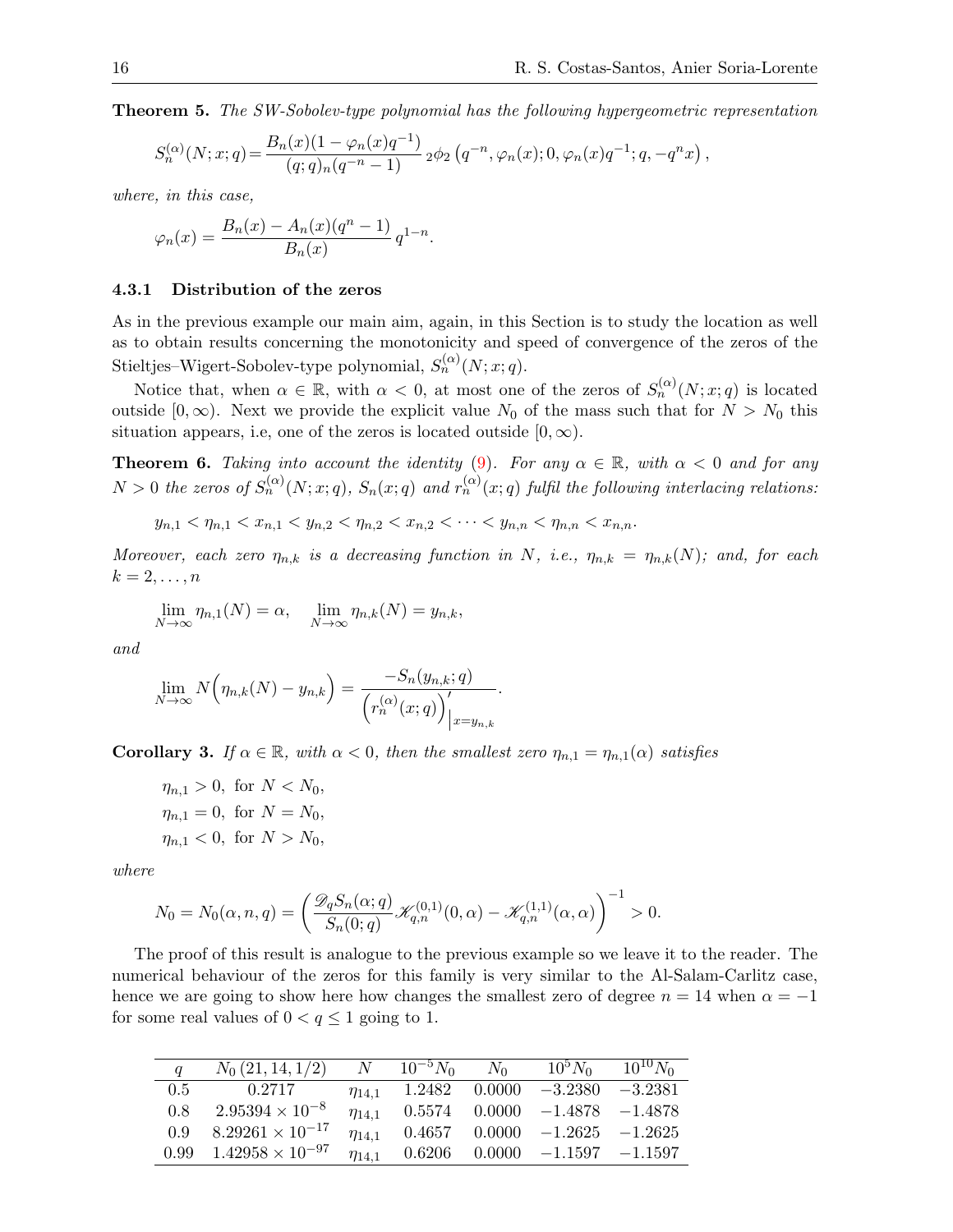## Acknowledgments

The author R. S. Costas-Santos acknowledges financial support by Dirección General de Investigación, Ministerio de Economía y Competitividad of Spain, grant MTM2015-65888-C4-2-P. The authors thank the anonymous referee for her/his valuable comments and suggestions. They contributed to improve the presentation of the manuscript.

# References

- <span id="page-16-10"></span>[1] W. A. Al-Salam and L. Carlitz. Some orthogonal q-polynomials. *Math. Nachr.* **30**, (1965) pp. 47–61.
- <span id="page-16-9"></span>[2] R. Álvarez-Nodarse and J. Petronilho. On the Krall-type discrete polynomials. J. Math. Anal. Appl. 295, no. 1 (2004), pp. 55–69.
- <span id="page-16-0"></span>[3] H. Bavinck, On polynomials orthogonal with respect to an inner product involving differences. J. Comput. Appl. Math. 57 (1995), pp. 17–27.
- <span id="page-16-1"></span>[4] H. Bavinck, On polynomials orthogonal with respect to an inner product involving differences (The general case). Appl. Anal. **59** (1995), pp. 233–40.
- <span id="page-16-2"></span>[5] H. Bavinck, R. Koekoek. Difference operators with Sobolev-type Meixner polynomials as eigenfunctions. *Comput. Math. Appl.* **36** (1998), pp. 163–177.
- <span id="page-16-6"></span>[6] C. F. Bracciali, D. K. Dimitrov and A. Sri Ranga, Chain sequences and symetric generalized orthogonal polynomials. J. Comput. Appl. Math. 143 (2002), pp. 95–106.
- <span id="page-16-3"></span>[7] T.S. Chihara, An introduction to Orthogonal Polynomials, Gordon and Breach, New York, 1978.
- <span id="page-16-7"></span>[8] D. K. Dimitrov, M. V. Mello, and F. R. Rafaeli, Monotonicity of zeros of Jacobi-Sobolevtype orthogonal polynomials, Appl. Numer. Math. 60 (2010), pp. 263–276.
- <span id="page-16-12"></span>[9] E. Frank, On the zeros of polynomials with complex coefficients, Bull. Amer. Math. Soc. 52, (1946), pp. 144–157.
- <span id="page-16-4"></span>[10] G. Gasper and M. Rahman, Basic Hypergeometric Series, Cambridge University Press, Cambridge, Vol. 96, hardback, 2004.
- <span id="page-16-8"></span>[11] E. J. Huertas, F. Marcell´an, and F. R. Rafaeli, Zeros of orthogonal polynomials generated by canonical perturbations of measures, Appl. Math. Comput. 218 (2012), pp. 7109–7127.
- <span id="page-16-13"></span>[12] A. Hurwitz, ber die Bedingungen, unter welchen eine Gleichung nur Wurzeln mit negativen reellen Teilen besitzt, Math. Ann. 46 (1895), pp. 273–284.
- <span id="page-16-11"></span>[13] K. Jordaan and F. Toókos, Interlacing theorems for the zeros of some orthogonal polynomials from different sequences. Applied Numerical Mathematics 59 (2009), pp. 2015– 2022.
- <span id="page-16-5"></span>[14] R. Koekoek, P. A. Lesky, and R. F. Swarttouw. Hypergeometric orthogonal polynomials and their q-analogues. Springer Monographs in Mathematics. Springer-Verlag, Berlin, 2010. With a foreword by Tom H. Koornwinder.
- <span id="page-16-14"></span>[15] M. G. Krein. On an extrapolation problem due to Kolmogorov. Doklady Akademii Nauk SSSR 46 (1945), pp. 306–309.